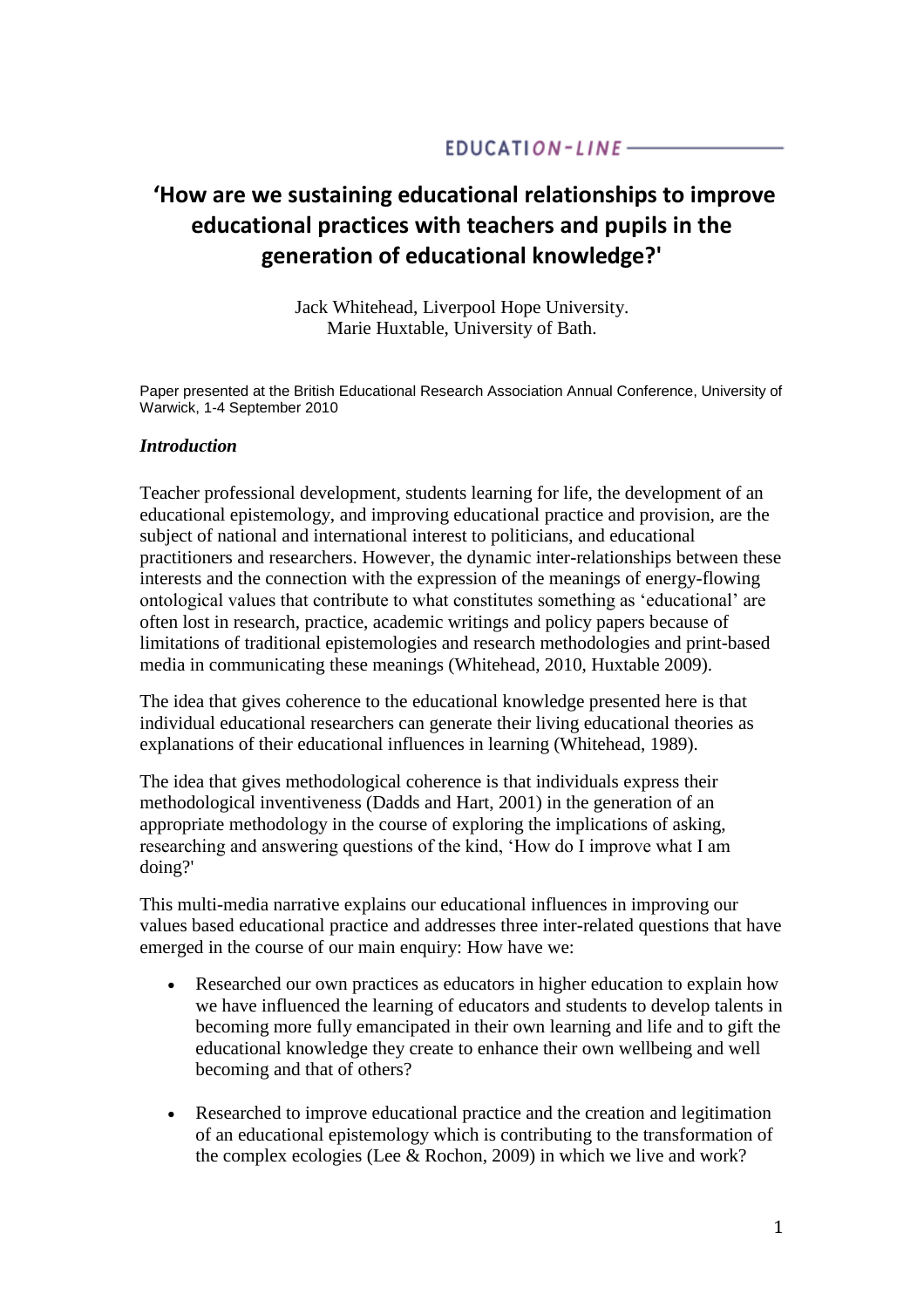• Developed new living standards of judgment (Laidlaw, 1996) that are grounded in the embodied expressions of energy-flowing values, which contribute to improving educational practice and evaluating the validity of claims to educational knowledge (Adler-Collins, 2008)?

We conclude with reflections on what we have learned through researching how we are sustaining educational relationships to improve educational practices with teachers and pupils in the generation of educational knowledge about:

- o A relationally dynamic understanding of standards of judgment in educational theory.
- o Inclusional explanations of educational influences in learning as distinct from the propositional and dialectical explanations produced by researchers in the disciplines of education.
- o The use of multi-media narratives in clarifying the influences of complex ecologies in the living boundaries that are constituted by energy-flowing ontological values of loving recognition, respectful connectedness and educational responsibility, with humour.

## *Context*

Lee and Rochon (2009) highlight the necessity for locating research in the complex ecologies of the researchers as well as the research. Something of the complexities of these inter-related and evolving ecologies is indicated by our websites [http://www.actionresearch.net](http://www.actionresearch.net/) and [http://www.spanglefish.com/mariessite,](http://www.spanglefish.com/mariessite) which, for the sake of the brevity required here, are condensed to the two paragraphs that follow.

Jack works as an educator, academic and educational researcher primarily with professionals in education and business in a variety of settings, such as The Research Centre for the Child and Family at Liverpool Hope University in England, Durban University of Technology in South Africa, and in the virtual world comprising webspaces such as [http://www.actionresearch.net](http://www.actionresearch.net/) and the practitioner-researcher jiscmail. His practice is concerned with supporting educators to research their embodied knowledge and help them make the educational knowledge they generate public as gifts, which can contribute to the evolution of an educational epistemology. One of the current foci of his research is the development of multi-media narratives that communicate energy-flowing values as explanations of educational influence transformationally.

Marie"s work and research is contextualised by her systemic responsibility as a senior educational psychologist, developing and implementing a local authority programme, which contributes to improving the educational space and relationships that support all children and young people to each create, develop and offer talents and knowledge as gifts they value, to enhance their own well-being and well-becoming and that of others. The programme includes developing educational: opportunities; relationships; and resources, in the "physical" and "virtual" worlds for educators to research their practice and for learners to research their passions for learning, and for both to offer the talents and knowledge they develop as educational gifts to themselves and others. She is currently engaged in a doctoral programme researching to improve her practice.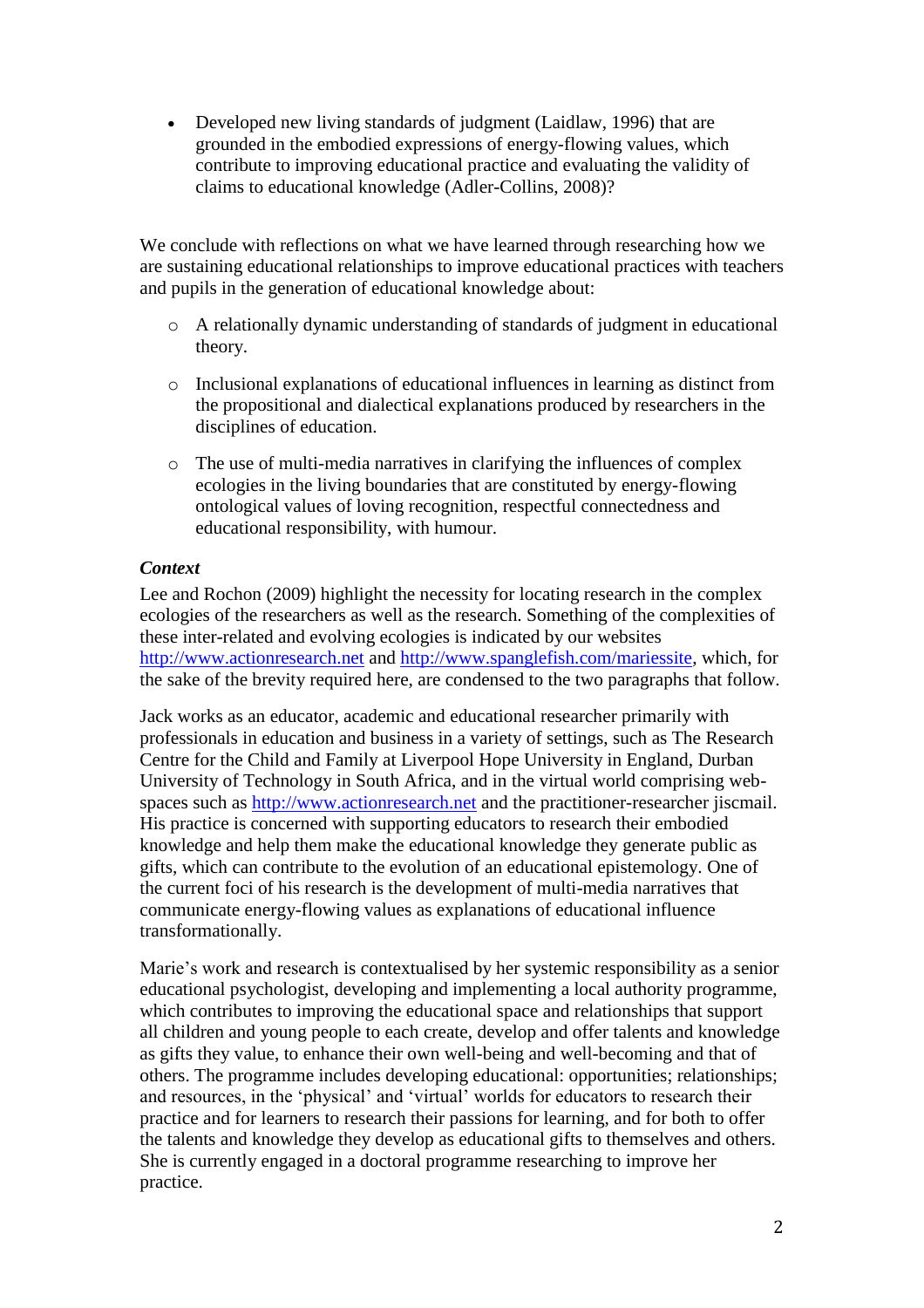We each work in different worlds; for instance Jack primarily works in academic worlds and Marie in those formed by local and national government policies and strategies. However, it is by sustaining educational relationships in the boundaries between these varied and often bounded worlds, that educational knowledge has been created, which offers generative and transformational possibilities to influence the complex ecologies of those worlds. Evidence to support this claim can be seen in the Masters accounts successfully submitted by teachers, Head Teachers and educators we have worked with. (Access from

[http://actionresearch.net/writings/mastermod.shtml.](http://actionresearch.net/writings/mastermod.shtml)) The accounts show the educational influence in the learning of educators, teachers and pupils. The creation of a "Gifts, Talents and Education" Masters unit shows the influence of our collaboration to sustain educational relationships in the boundaries of university and local authority pervading both worlds.

#### *Researching our practice educationally*

The aspect of our practice we have been researching here is how we sustain our educational relationships with and for educators and learners, with a focus on improving educational practices with teachers and pupils in the generation of educational knowledge.

One distinguishing feature of education*al* knowledge, practice and research is the integration of values. For example, values implicit in describing a society as emancipating, egalitarian and inclusive, and describing personal values expressed in our educational relationships as including loving recognition, respectful connectedness and educational responsibility. These values flow with our lifeaffirming and life-enhancing energies, the expression and meanings of which are revealed through our research as explanatory principles for our practice.

The multimedia narrative of our educational research is intended to communicate the relationally dynamic qualities of sustained educational relationships, and of the research methods employed, in the generation of educational knowledge.

There are three inter-related questions that have emerged in the course of our main enquiry, all of which are focused on the "how" of our research. That is, they are focused on methods. In researching to improve our practice and to develop new living standards of judgment in an educational epistemology we have focused on:

- i) "empathetic resonance and empathetic validity" for **recognising, clarifying and communicating** the expression of ontological values and for establishing the validity of the meanings of the expression of ontological values in explanatory principles in explanations of our educational influences in learning.
- ii) "Visual narratives" **to communicate** the meanings of the energy-flowing values as explanatory principles in explanations of educational influences in learning.
- iii) 'Action reflection cycles' **to transform** the embodied expressions of energyflowing ontological values, in explanations of educational influences in learning, into publically communicable, epistemological standards of judgment.
- iv) "Validation Groups" for **enhancing the validity and rigour** of our explanations.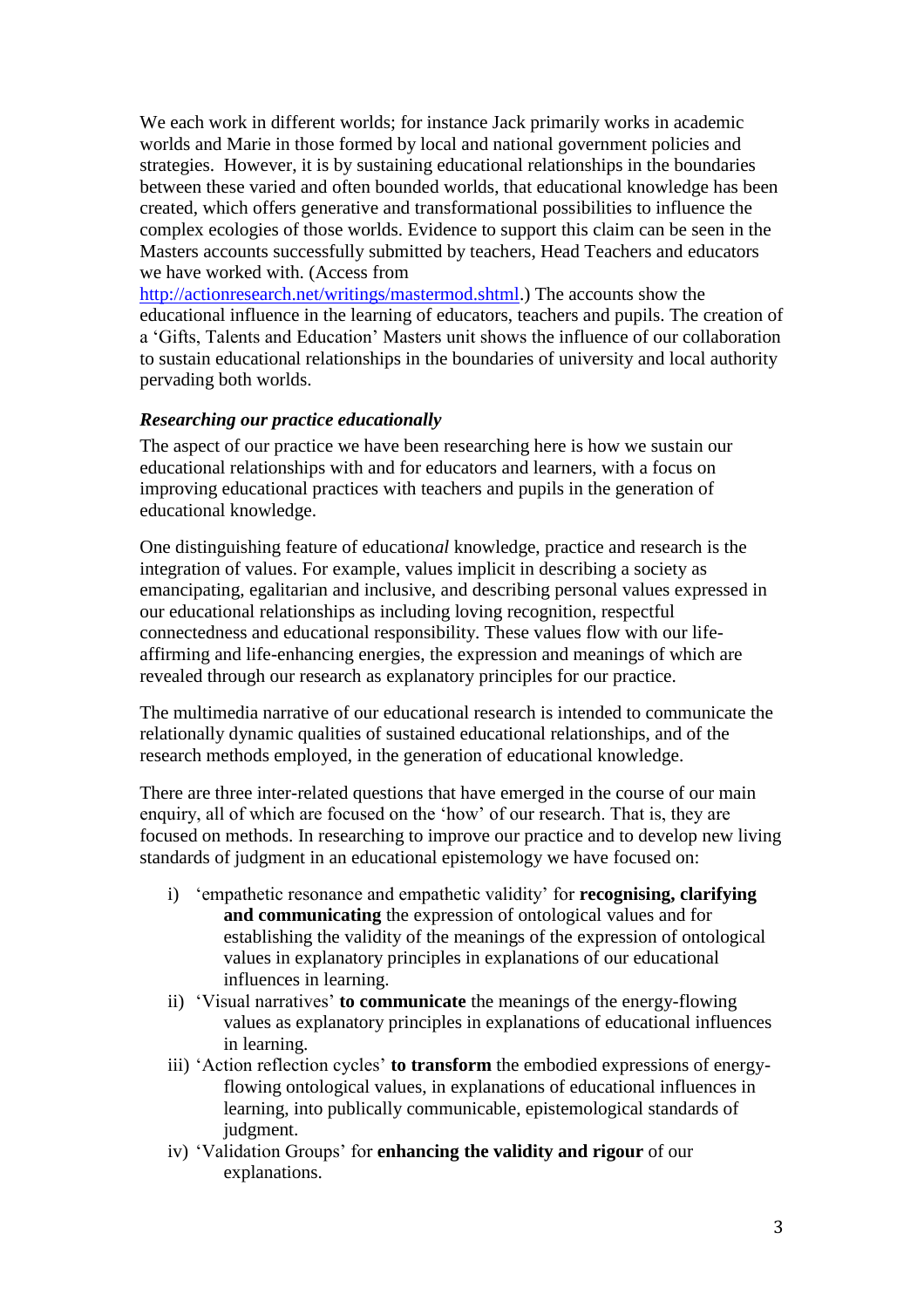As we read again the description of the research methods we develop and employ, we are aware of the embedded statement of values and the inter-related and relationally dynamic nature of the influences of researching our practice in the complex ecologies of our research and our selves. This might be better understood in the descriptions and explanations of how we have used these methods.

#### **Empathetic Resonance**

The methods of empathetic resonance (Whitehead, 2009) and empathetic validity (Dadds, 2008) are used in **recognising, clarifying and communicating** the meanings of energy-flowing ontological values in the educational practices of educators and their students.

Jack first encountered the idea of empathetic resonance in the writings of Sardello (2008). For Sardello, *empathetic resonance*, is the resonance of the individual soul coming into resonance with the Soul of the World (p. 13). We are using *empathetic resonance* to communicate a feeling of the immediate presence of the other in expressing the living values that the other experiences as giving meaning and purpose to their life. (Whitehead & Rayner, 2009, p. 16)

Jack usually uses the following video-clip of Moira Laidlaw at the end of a class at Guyuan Teachers College in China to demonstrate his understandings of empathetic resonance.

This 1:04 minute clip was taken at the end of a lesson where the students are leaving a lesson Jack was video-taping. Jack thought the lesson had finished and turned the camera off but when he saw Moira moving to the door and turned the camera on again.



<http://www.youtube.com/watch?v=Z1jEOhxDGno>

If you allow the clip to load in your browser you can move the cursor backwards and forwards along the clip pausing at particular frames. Jack has done this with Moira and they share an understanding that Moira is expressing energy-flowing values in the relational dynamic with her students as they flow past her. One of these values is the expression of a loving warmth of humanity as she communicates her recognition and valuing of individual students.

You may, of course, be responding to the visual data in a very different way to Moira and Jack. What we are claiming is that a valid explanation of Moira"s educational influences in her own learning, in the learning of her students and in the learning of the social formation in which the action is taking place, must include the expression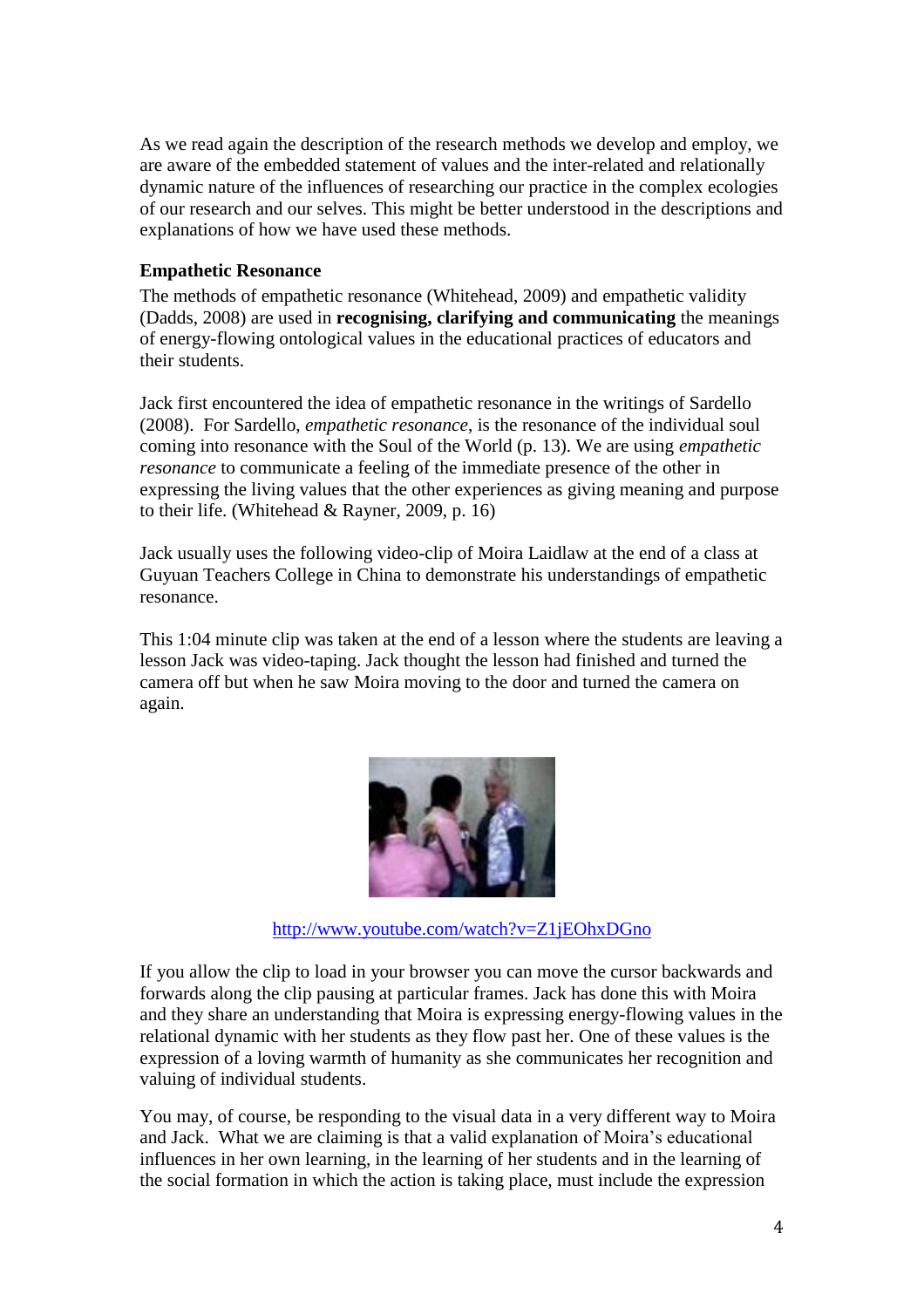of a loving warmth of humanity as an explanatory principle. It is important not to disconnect the words "a loving warmth of humanity" from the embodied expression of their meanings. The meanings are being expressed in the relational dynamic shown on the video. The words help us to communicate their meanings but the focus of meaning is on their embodied expression and the feelings of empathetic resonance with those expressions of values that are evoked.

We have found Dadds' understanding of empathetic validity useful in sharing our meanings with others. For Dadds empathetic validity is:

"… the potential of practitioner research in its processes and outcomes to transform the emotional dispositions of people towards each other, such that greater empathy and regard are created. Dadds distinguishes between internal empathetic validity as that which changes the practitioner researcher and research beneficiaries and external empathetic validity as that which influences audiences with whom the practitioner research is shared." (Dadds, 2009, p. 279).

For example, in terms of external empathetic validity we are sharing our insights concerning empathetic resonance in terms of a loving warmth of humanity. We are doing this in the hope and intention of influencing you in seeing the relevance and use-value of integrating visual narratives into your own accounts to communicate and evoke an empathetic resonance of the meanings of your embodied expressions of the energy-flowing values that give meaning and purpose to your own lives in your educational practices and educational research.

#### **Visual narratives**

Visual narratives are used **to communicate** the meanings of the energy-flowing values as explanatory principles in explanations of educational influences in learning. Text alone is usually not adequate to communicate and evoke an empathetic resonance with the embodied values expressed and can lose connection with the experience of educational relationships in practice. Eisner (2005) put it well when he said:

"Human beings are, after all, sentient beings whose lives are pervaded by complex and subtle forms of affect. To try to comprehend the ways in which people function and the meanings the events in their lives have for them and to neglect either seeing or portraying those events and meanings is to distort and limit what can be known about them. The artistic treatment of forms of representation has the capacity to arouse such feelings. Such forms provide the conditions through which empathy can emerge, and generate the *nachleben* that gives us vicarious access to the lives of others." (p. 116)

We agree with Lather's (Donmoyner, 1996, p. 21) notion of ironic validity in that the harder we try to get closer to representing and communicating the energy-flowing values that underwrite our practice the more we recognise the impossibility of the task. None-the-less using text, images and video we can get closer. However, as we have illustrated above, the 'reader' as well as the 'writer' must develop new skills for the meanings to be communicated. It requires a desire on the part of the "reader" to engage with "heart" and "body" rather than just with "head" to comprehend.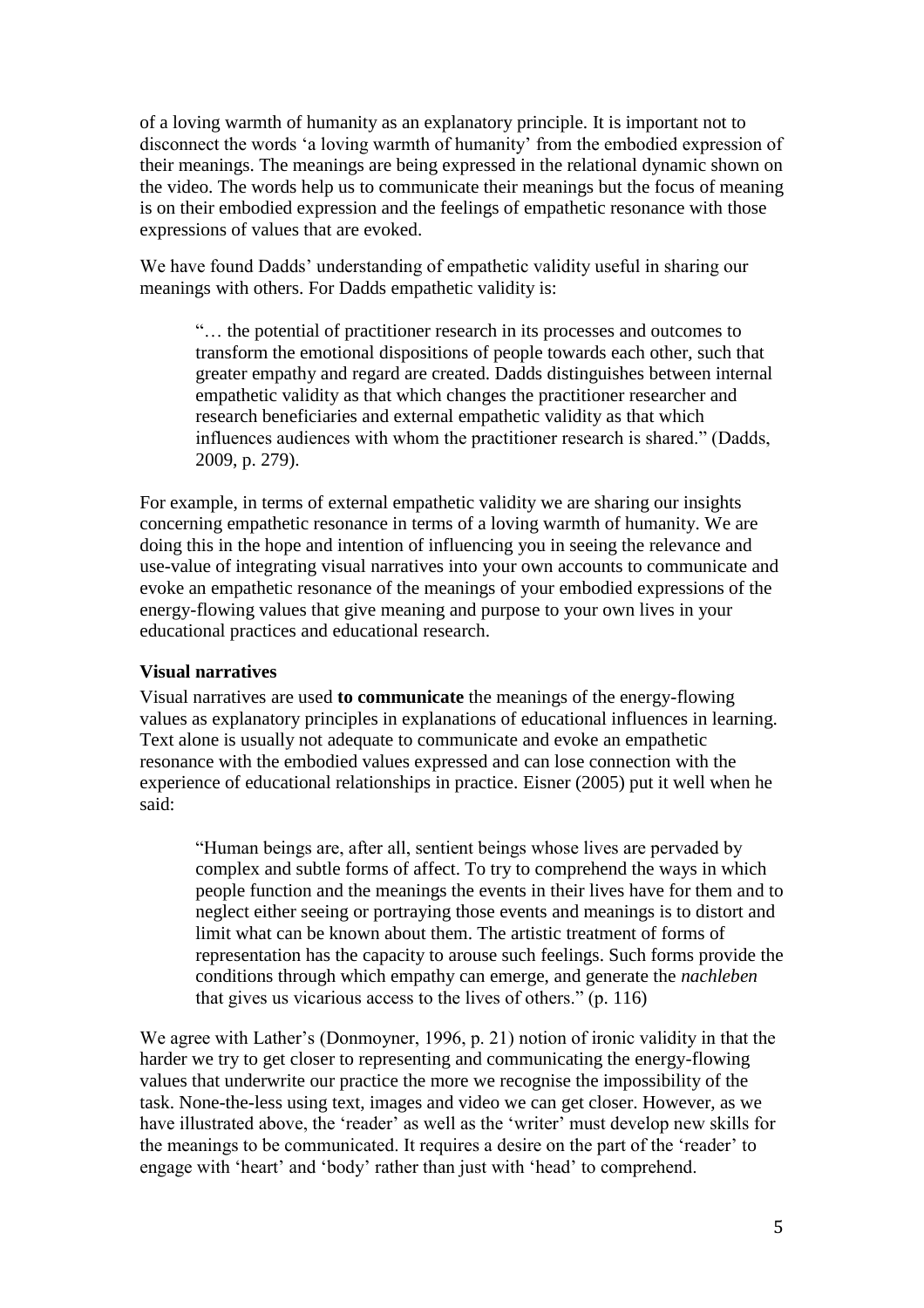

In these two photographs we ask you to experience with us the intensity of a respectful connectedness between educators and learners.

In the left the quality of teacher's gaze communicates the quality of a loving recognition of the child as she listens carefully to him beyond his words to understand his best intent. In the photograph on the right we experience



an empathetic resonance with the educator focusing on the conversation between himself and the student as an expression of his educational responsibility towards the learner constructing knowledge of himself and himself in and of the world. This is in the context of a workshop on 'Making a Difference That Matters' where adults and younger learners are collaborating to construct questions that each wants to research to make a difference that is important to them.

A single image however is often not enough to communicate. In the one below it may appear that the girl is in "performance mode", ignoring those around her, whereas when you watch the video and employ the technique previously described we believe you will experience the flow of ideas and the knowledge being created in the relationship of the children and adult as learners creating knowledge together of the world, themselves and themselves in and of the world.



<http://www.youtube.com/watch?v=LSqg1phEEaM>

By "knowledge of the world", we are referring to the knowledge that is located in a field or domain of enquiry, such as mathematics, rock climbing, education…

By 'knowledge of themselves' we mean the knowledge a person creates of their ontological and societal values. By ontological values we are thinking of the values that give meaning and purpose to an individual"s life. By societal values we are thinking of the values that carry hope for the future of humanity and our own. Within "knowledge of themselves" we include explanations of their educational influence in their own learning; of the talents and gifts they create that give them pleasure and a sense of fulfilment and satisfaction; and the stories they tell themselves to make sense of their lives.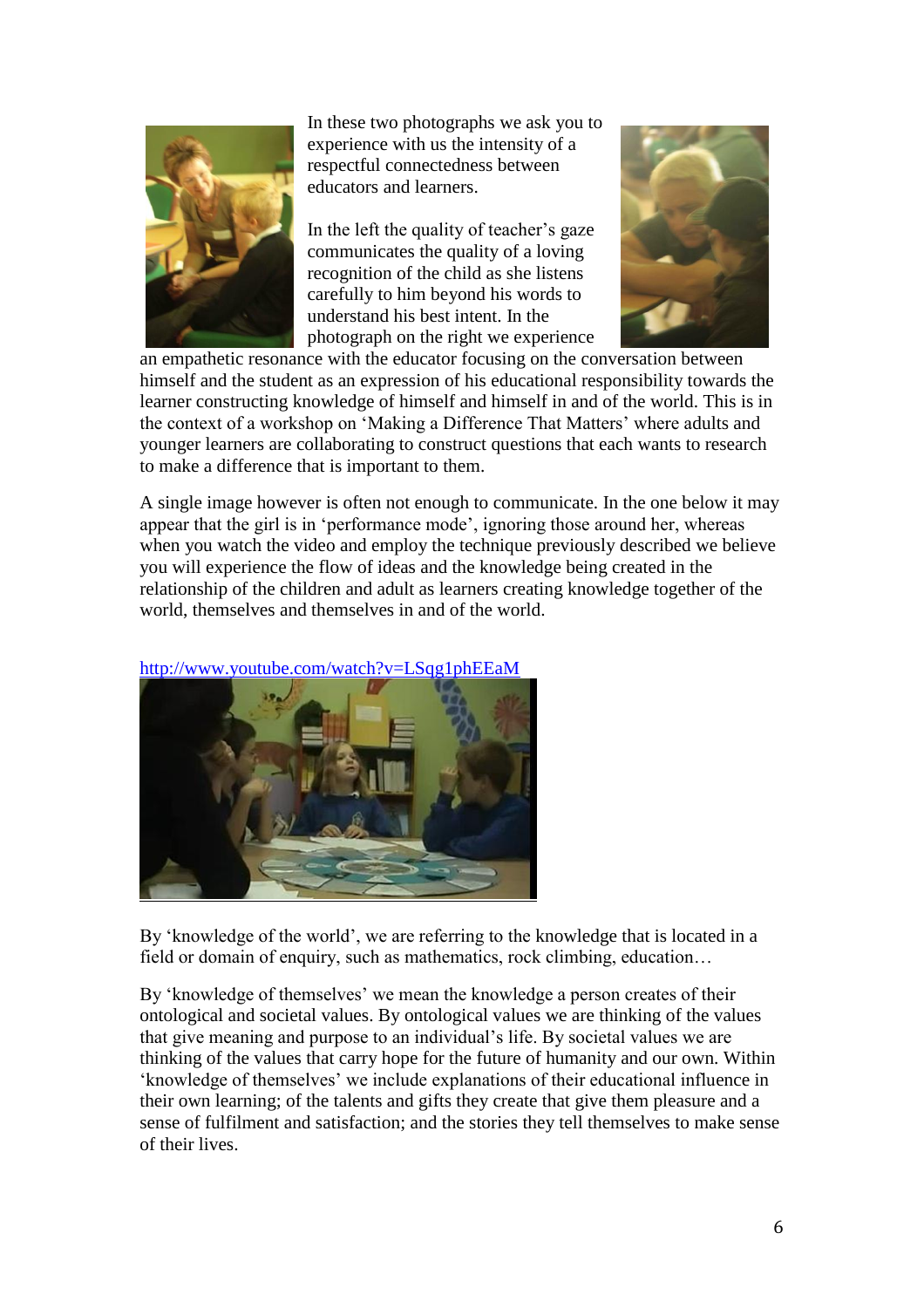By "knowledge of themselves in and of the world" we mean the knowledge of the contribution they want to make to creating the world as a better place to live in and how they can make those contributions. This knowledge is the life-affirming and lifeenhancing gifts a person is prepared to commit time, energy and resources to not only creating but also to offering with the intention of having an educational influence in the learning of others and of social formations.

We would include wisdom as an important aspect of knowledge, which is educational. We agree with Ackoff and Greenberg (2008) when they say there is little effort made to encourage the development of wisdom. They say that a critical failing of education is the focus on masses of information that is represented as the essential component of knowledge at the expense of understanding and wisdom.

In stressing the importance of wisdom Ackoff and Greenberg say that we want our fellow citizens to be able to make value judgements, to know the consequences of their (and others") actions and to learn from their mistakes. In our view they rightly say that the only way to develop values and judgement about one"s actions is to be able to exercise judgment and apply values in everyday life, in a way that is meaningful and relevant to one"s self:

"…to be wise is to own wisdom, as yours, not as someone else"s, and to do that one must constantly be faced with situations that call forth the practice and application of wisdom – in school, at work, and throughout life." (Ackoff & Greenberg 2008, pp.21-22)

No knowledge can be created in isolation. The process of creating and offering knowledge of the world, self, and self in and of the world, is influenced by complex ecologies. Self, others and knowledge are in a relationally dynamic mutually influential relationship with self, others, knowledge and the complex ecologies (Lee & Rochon, 2009) within which we live.

#### **Action reflection cycles**

In supporting teachers and pupils Action reflection cycles are used to **transform** the embodied expressions of energy-flowing ontological values, in explanations of educational influences in learning, into publically communicable, epistemological standards of judgment. What we want to communicate is the organic as well as the systematic nature of these cycles, which is a transformational process, emancipating the learner in their own learning.

Joy Mounter"s pupils (above) are explaining the limitations of the form of representing an action reflection cycle as a two dimensional wheel. In one sense it is very helpful to have a simple, colourful two-dimensional form of representation such as this one, which those familiar with TASC (Thinking Actively in a Social Context) will recognise: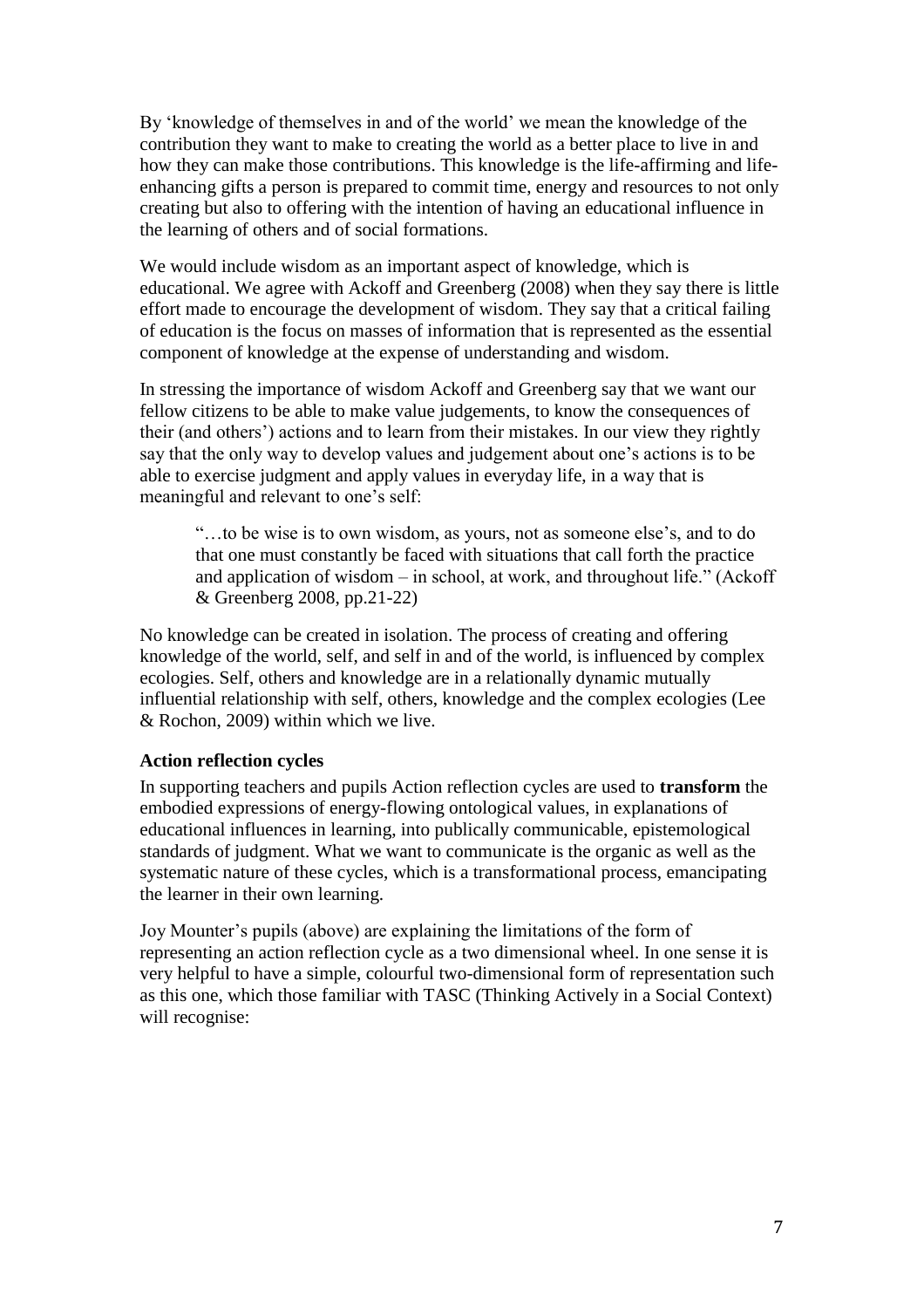

In another it constrains, as the children explain. The pupils offer a three dimensional representation showing the knowledge created as sparks that influence all their learning with the colours to represent flow (Mounter, 2006):



This model communicates something of the vibrancy and relationally dynamic nature of the action reflection process of knowledge creation that is educational. We have got a little closer to explaining the process by integrating TASC with the questions, ideas and actions that Jack identifies as distinguishing an action reflection cycle:

- 1) What do I want to improve? What is my concern? Why am I concerned?
- 2) Imagining possibilities and choosing one of them to act on in an action plan

3) As I am acting what data will I collect to enable me to judge my educational influence in my professional context as I answer my question?

- 4) Evaluating the influence of the actions in terms of values and understandings.
- 5) Modifying concerns, ideas and actions in the light of evaluations.
- 6) Making public a validated explanation of educational influences.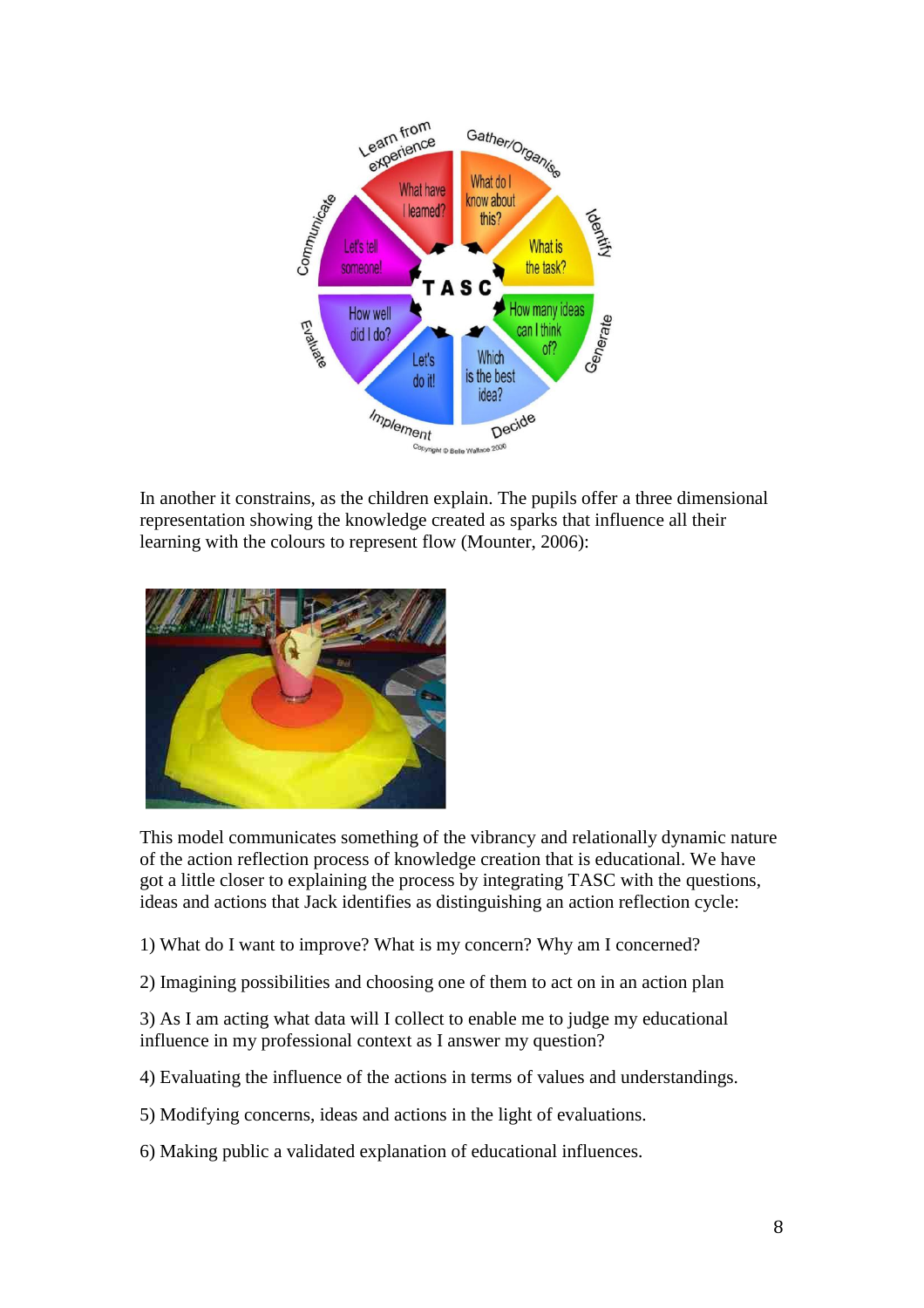

However, to represent a multidimensional model in a two-dimensional format is extremely difficult and requires a considerable degree of imagination on behalf of the "reader" to appreciate organic and systematic phases of living theory research held together dynamically. We are still working on how to communicate more effectively the organic, inventive and transformational nature of the process of creating educational knowledge and the dynamic inter-relationship that flows within and between one phase and another. Mellor (1999) talks of something along these lines in his thesis where he develops the notion of 'messy methods':

"The complex process of inquiry, involving a wide range of techniques, is called "messy method", where messy is taken to mean difficult, not careless." The creation of the account, rather than being merely a record of what has been done, is an integral part of the living research process." (p.1)

Jane Spiro (2008) describes the process of creating her living theory using action reflection cycles to transform expressions of values in explaining her educational influence in the construction of her thesis. Jane illustrates this in a metaphorical story, "I and the Fellow Traveller", included in the appendices of her thesis.

So far we have tried to communicate something of the action reflection cycles as a transformational research method. The expression of these action reflection cycles transforming in practice can be appreciated through the accounts of living theorists, such as the Master's dissertation by Chris Jones (Jones, 2009). The award of Master and Doctoral degrees by the Academy legitimates the claim that these accounts contain publically communicable, epistemological standards of judgment.

We hope that we have communicated how we have used action reflection cycles to transform the embodied expressions of energy-flowing ontological values, in explanations of educational influences in learning, into publically communicable, epistemological standards of judgment. This transformation of meanings of embodied expressions of ontological values into their inclusion into explanatory principles and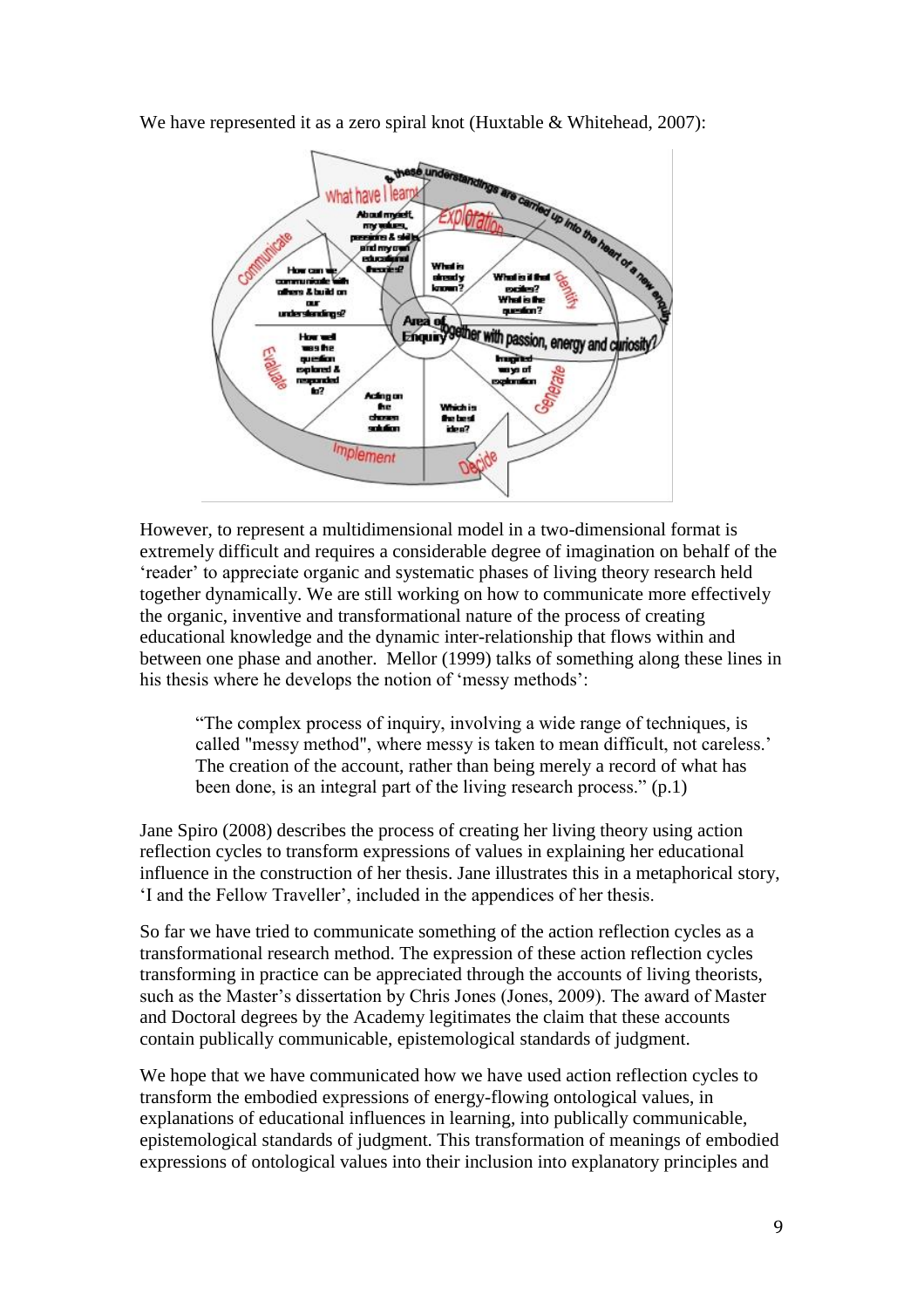epistemological standards of judgment, is at the heart of the claim to originality we make for this presentation. It is open for you to help us test the validity of this claim.

In enhancing the validity and rigour of our research we have used validation groups.

#### **Validation Groups**

The methods for **enhancing the robustness of the validity and rigour** of the explanations include the use of validation groups that draw on Habermas' four criteria of social validity, learning in communicative action and relation to the other (1976, 1987, 2002), and Winter's (1989) six criteria for enhancing rigour.

We have been most influenced by Habermas' four criteria of social validity as we work at reaching an understanding between ourselves and others and at strengthening the validity of explanations of educational influence:

"The speaker must choose a comprehensible expression (*verständlich*) so that speaker and hearer can understand one another. The speaker must have the intention of communicating a true (*wahr*) proposition (or a propositional content, the existential presuppositions of which are satisfied) so that the hearer can share the knowledge of the speaker. The speaker must want to express his intentions truthfully (*wahrhaftig*) so that the hearer can believe the utterance of the speaker (can trust him). Finally, the speaker must choose an utterance that is right (*richtig*) so that the hearer can accept the utterance and speaker and hearer can agree with one another in the utterance with respect to a recognized normative background. Moreover, communicative action can continue undisturbed only as long as participants suppose that the validity claims they reciprocally raise are justified." (Habermas, 1976, pp. 2-3)

To help to strengthen the validity of explanations we participate in validation groups comprising peers and ask that their questions include the following questions. (Habermas' points above have influenced these):

- i) How could the comprehensibility of the explanation be enhanced
- ii) Is there sufficient evidence to justify the claims being made? If the evidence isn"t sufficient what is needed:
- iii) Is there an explicit awareness in the explanation of the normative pressures that are influencing the explanation?
- iv) Is there evidence of the authenticity of the writer in the sense of living the values they explicitly espouse through time and interaction?

The application of this approach to strengthening validity was first exemplified in Martin Forrest"s 1983 masters dissertation *The Teacher as Researcher.* You can access Forrest's approach to strengthening the validity of his explanation of educational influence at<http://www.jackwhitehead.com/writeup/alval.pdf>

Habermas (1987) also provides support for our focus on learning when he writes at the end of his Theory of Communicative Action:

"…. I have attempted to free historical materialism from its philosophical ballast. "Two abstractions are required for this: I) abstracting the development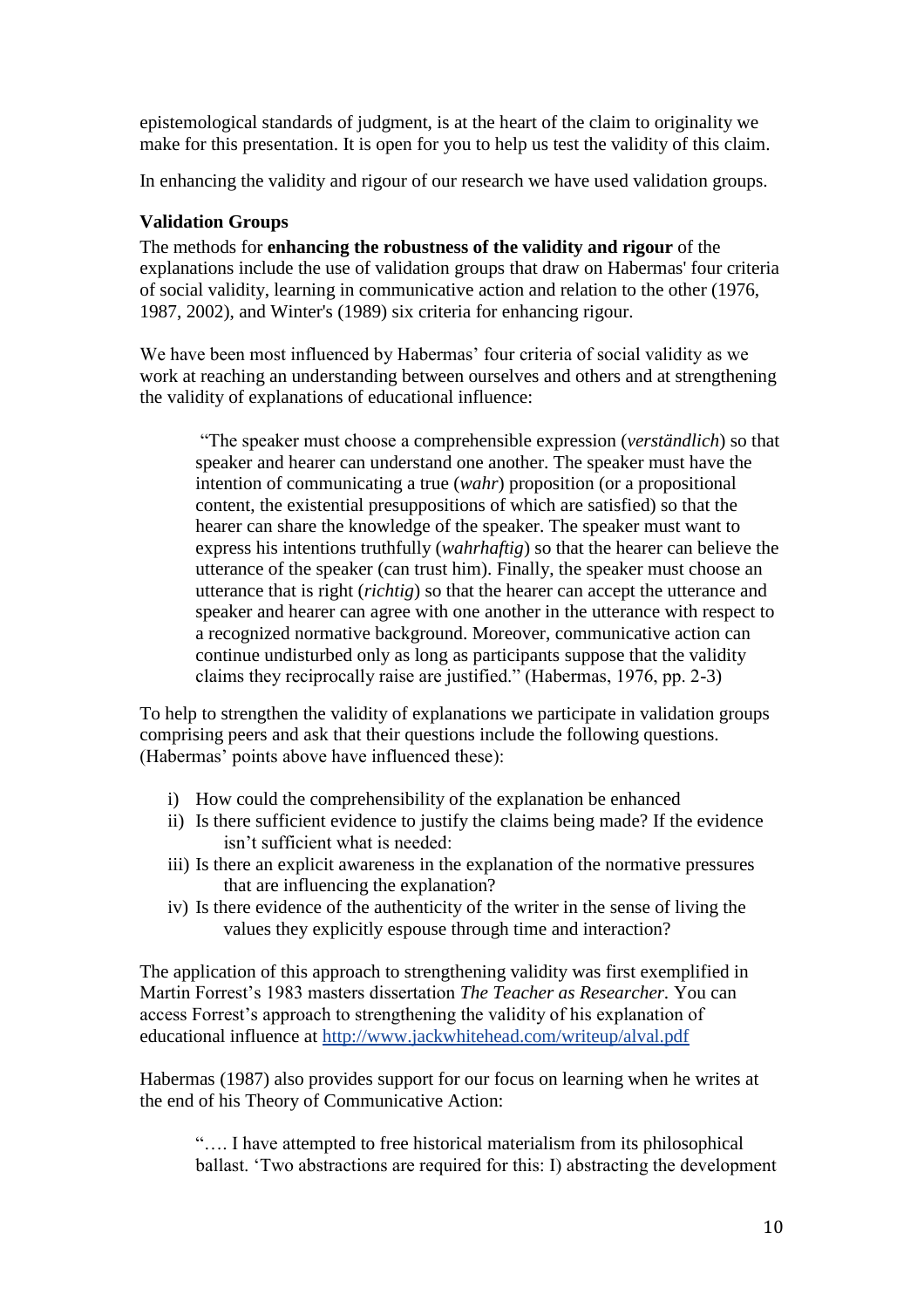of the cognitive structures from the historical dynamic of events, and ii) abstracting the evolution of society from the historical concretion of forms of life. Both help in getting beyond the confusion of basic categories to which the philosophy of history owes its existence.

A theory developed in this way can no longer start by examining concrete ideals immanent in traditional forms of life. It must orient itself to the range of learning processes that is opened up at a given time by a historically attained level of learning. It must refrain from critically evaluating and normatively ordering totalities, forms of life and cultures, and life-contexts and epochs as a whole. And yet it can take up some of the intentions for which the interdisciplinary research program of earlier critical theory remains instructive.

Coming at the end of a complicated study of the main features of a theory of communicative action, this suggestion cannot count even as a "promissory note." It is less a promise than a conjecture."(Habermas, 1987, p. 383)

In being open to the range of learning processes that is opened up at this time by a historically attained level of learning we are focusing our attention on explaining educational influences in learning. This is because not all learning is educational. Individuals and groups can learn to damage each other and the environment in ways that can be seen to be crimes against humanity. We are interested in learning that carries hope for the future of humanity. Hence our interest in educational influences in learning as we associate education with the values that enhance the common good.

In relation to our understandings of our educational influences in the learning of social formations we are also influenced by Habermas' (2002) insight that '*The private autonomy of equally entitled citizens can only be secured only insofar as citizens activity exercise their civic autonomy."* (p.264)

As we create our living educational theories, we take care to engage in transforming social formations that affect our private autonomy in ways that fulfil our responsibility to act in support of the values that carry hope for the future of humanity, in exercising our civic autonomy. We believe that this can be seen in our explicit engagement in developing local authority policy for schools in responding to the talents of each young person and by engaging with the procedures of legitimation in Universities to transform what counts as educational knowledge.

Richard Winter (1989) advocates the use of 6 principles for enhancing the rigour of an action research account. Winter names these principles as reflexive critique, dialectical critique, plural structure, multiple resource, risk and theory practice transformation.

The first clear use we have of the application of Winter's criteria to the creation of living educational theory is in Peggy Kok"s 1991 M.Ed. Dissertation, "The Art of an Educational Inquirer' [\(http://www.actionresearch.net/living/peggy.shtml](http://www.actionresearch.net/living/peggy.shtml)). You can access Kok"s (nee Leong) account on improving the rigour of your research in the section on the third action reflection cycle at

<http://www.actionresearch.net/writings/jack/95contents.htm>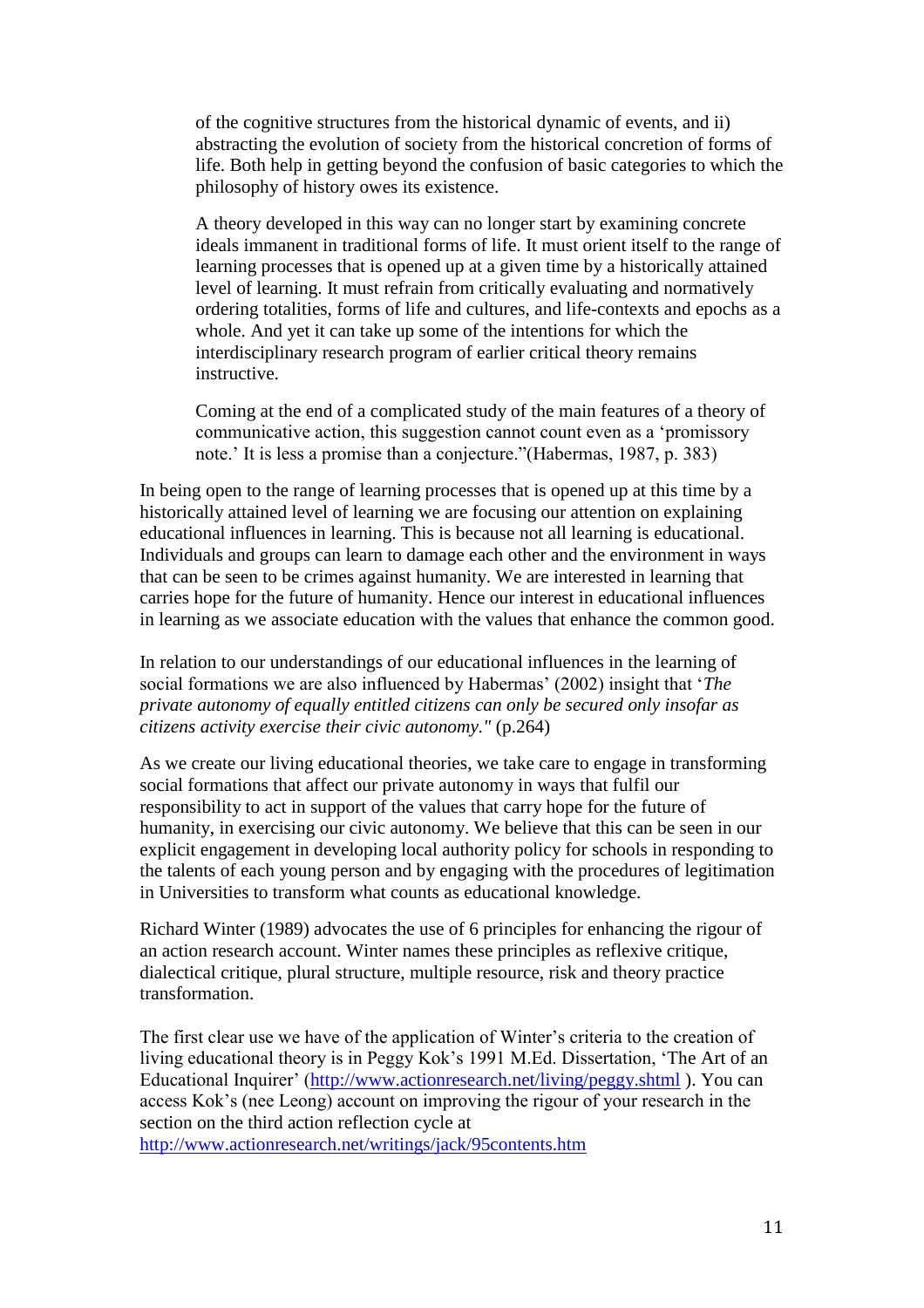## *Sustaining educational relationships to support learning and the generation of educational knowledge*

What we have done so far in answering our questions 'How are we sustaining educational relationships to improve educational practices with teachers and pupils in the generation of educational knowledge?' is to focused on the methods of empathetic resonance, empathetic validity, action reflection cycles, visual narratives, validity and rigour. Whilst these methods go some way to explaining how we are sustaining educational relationships, they omit an understanding of the significance of the ideas of others in guiding our use of the various methods. They also omit an understanding of the energising relational values that are necessary to understanding how we are sustaining our educational relationships.

The idea given coherence, so far, to the educational knowledge presented here, is that individual educational researchers can generate their living educational theories as explanations of their educational influences in learning (Whitehead, 1989). This learning can include one's educational influence in one's own learning, in the learning of others and in the learning of the social formations in which we live and work (Whitehead, 2008a, p. 104). The idea that gives methodological coherence is that individuals express their methodological inventiveness (Dadds and Hart, 2001) in the generation of an appropriate methodology in the course of exploring the implications of asking, researching and answering questions of the kind, "How do I improve what I am doing?'

In this final section we present some of the insights we have used from the theories of others and clarify the relationally dynamic values that are expressed in our mutually sustaining educational relationships for knowledge creation from within the complex ecologies that influence our practice.

## *Insights from the theories of others*

In answering our research questions using the above methods we include the following insights from a number of theoretical frames including Bernstein's (2000) mythological discourse; Biesta's (2006) language of education; Bourdieu's (2000) ideas of habitus and social formation and Whitehead's (1989) ideas of living educational theories.

Through his idea of mythological discourse Bernstein (2000) alerted us to the importance of avoiding the creation of a form of discourse that becomes disconnected from the political ideology and social arrangement of the society. For Bernstein a mythological discourse consists of two pairs of elements, which, although having different functions, combine to reinforce each other. He says that one pair celebrates and attempts to produce a united, integrated, apparently common national consciousness; the other pair work together to disconnect hierarchies within the school from a causal relation with social hierarchies outside the school (Bernstein, 2000, p. xxiii). When we use Habermas" (1976, p.2-3) criteria of social validity we take care to demonstrate our awareness of the normative influences in our cultural and practices in relation to the political ideology and social arrangement of the contexts in which we are researching and working.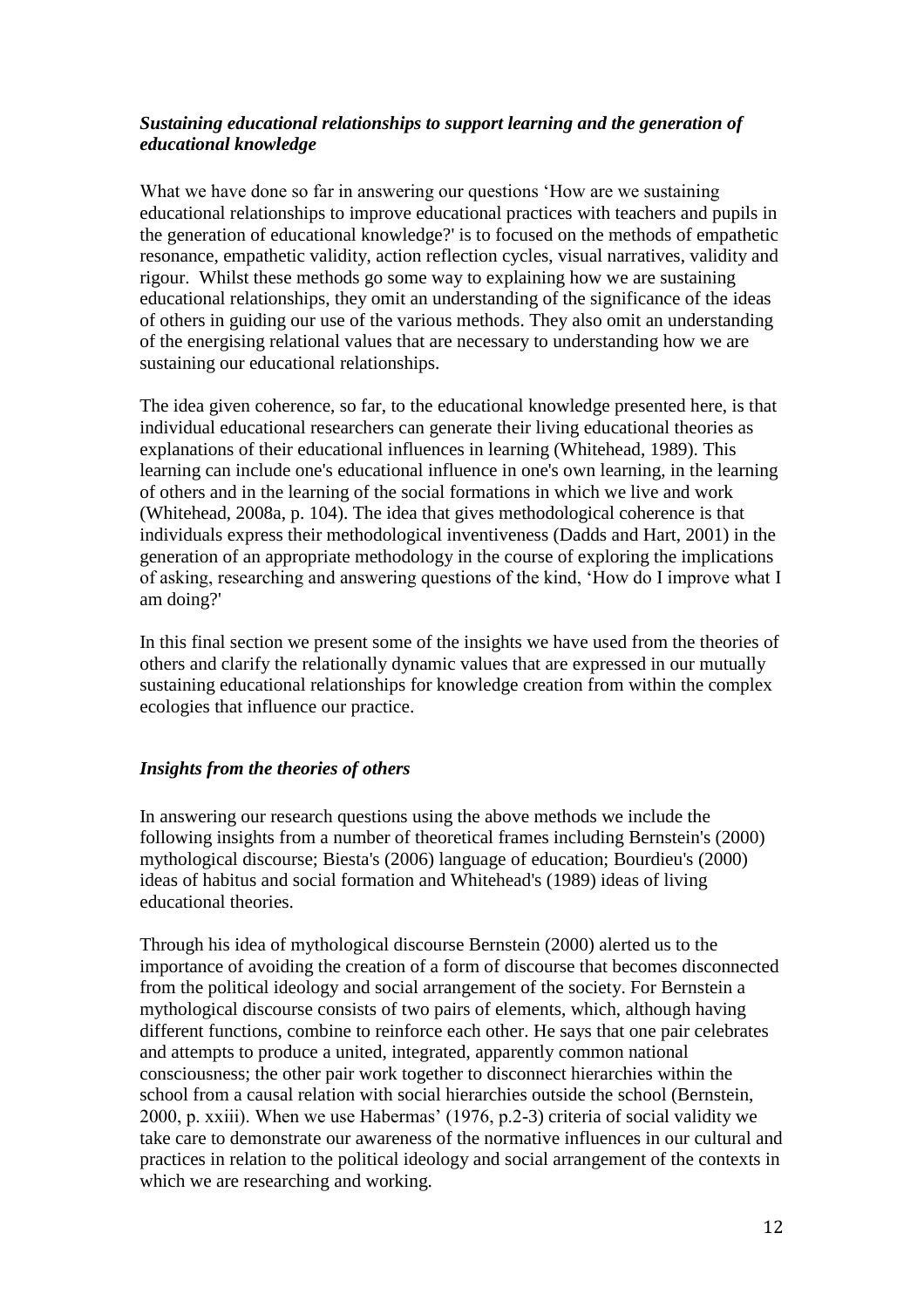In answering our questions we include Biesta"s (2006) understanding that we come into the world as unique individuals through the ways in which we respond responsibly to what and who is other. We accept Biesta"s argument that:

"the responsibility of the educator not only lies in the cultivation of "worldly spaces' in which the encounter with otherness and difference is a real possibility, but that it extends to asking "difficult questions": questions that summon us to respond responsively and responsibly to otherness and difference in our own, unique ways.' (p. ix)

Biesta contrasts learning as acquisition and learning as responding, He argues that learning as responding is educationally the more significant:

"… if it is conceded that education is not just about the transmission of knowledge, skills and values, but is concerned with the individuality, subjectivity, or personhood of the student, with their "coming into the world" as unique, singular beings." (p. 27).

The creation of living educational theories includes both learning as acquisition and learning as responding in seeking to enhance the energizing flows of values, skills and understandings that carry hope for the future of humanity and our own.

In using Habermas" (1976, p.2-3) about the importance of showing an awareness of the normative influences in communicative action we are mindful of Bourdieu"s point about the "automatisms of the *habitus*" in analyzing social formations. This awareness of the influence of the 'habitus' is particularly significant in the creation of living educational theories that explain the influences of individuals and groups in the learning of social formations.

For Bourdieu social science makes greatest use of the language of rules precisely in the cases where it is most totally inadequate, that is, in analysing social formations. Bourdieu explains that because of the constancy of the objective conditions over time, rules have a particularly small part to play in the determination of practices, which is largely entrusted to the automatisms of the *habitus*. (Bourdieu 1990, p. 145)

"The habitus, a product of history, produces individual and collective practices – more history – in accordance with the schemes generated by history. It ensures the active presence of past experiences, which, deposited in each organism in the form of schemes of perception, thought and action, tend to guarantee the "correctness" of practices and their constancy over time, more reliably than all formal rules and explicit norms. This system of dispositions – a present practice that tends to perpetuate itself into the future by reactivation in similarly structure practices, an internal law through which the law of external necessities, irreducible to immediate constraints, is constantly exerted – is the principle of the continuity and regularity which objectivism sees in social practices without being able to account for it: and also of the regulated transformations that cannot be explained either by the extrinsic, instantaneous determinations of mechanical sociologism or by the purely internal but equally instantaneous determination of spontaneist subjectivism." (p. 54)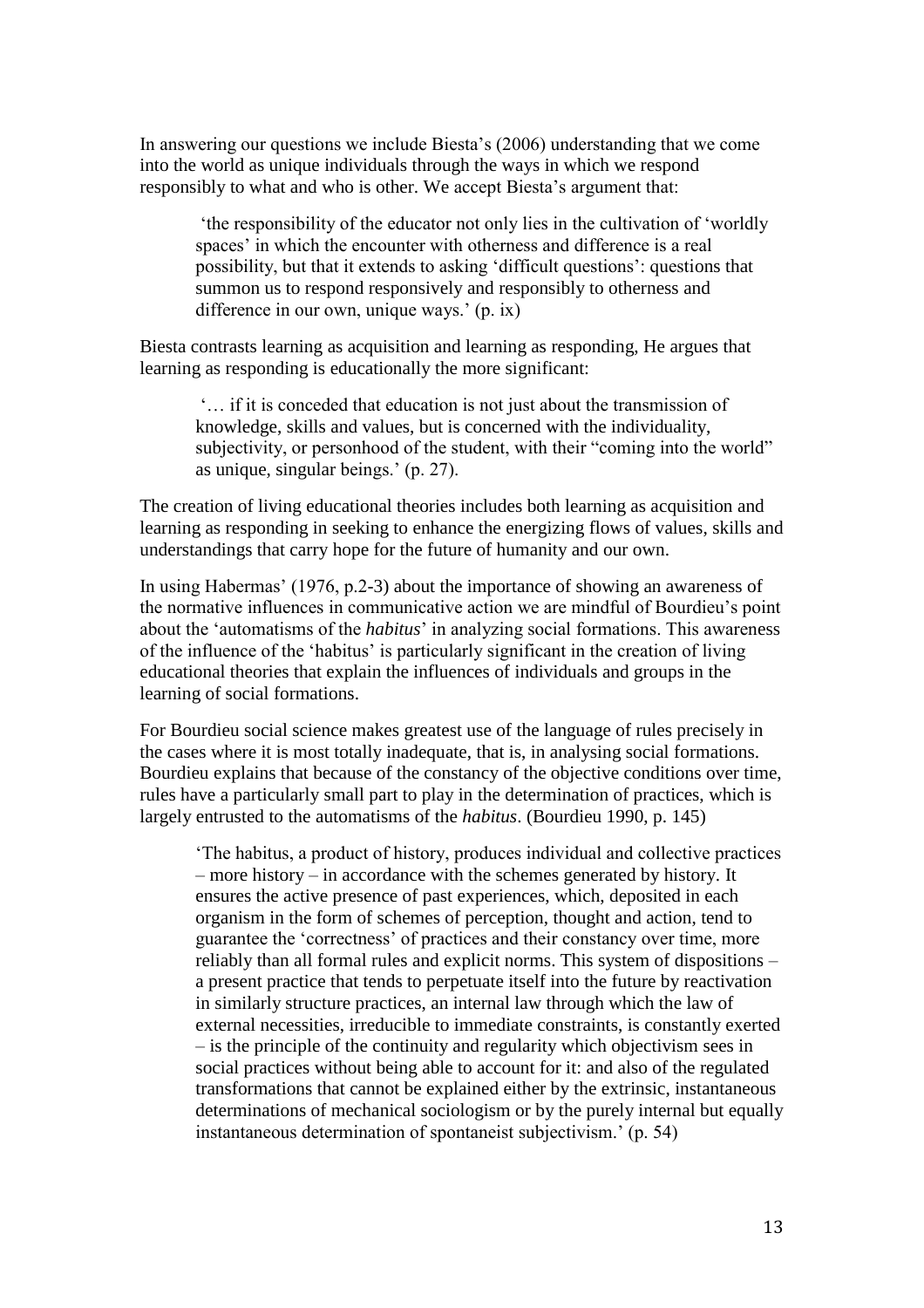In the creation of our living educational theories we are mindful of the dangers of contributing, in practice, to the reproduction of social formations whilst our intentions are to contribute to social transformations that enhance the flow of humanizing values and understandings. Bourdieu"s understanding of the habitus draws our attention to the continuous need to question the reproductive and/or transformative implications of what we are doing and thinking in our ways of being and researching.

Rayner"s (2010a & b) ideas on natural inclusionality have been most helpful in developing our understandings of our transformative influences in higher education. In particular his idea of inclusionality as a relationally dynamic awareness of space and boundaries as connective, reflective and co-creative has focused our attention on the need to develop a relationally dynamic understanding of standards of judgment in an educational epistemology. We see the legitimation of such standards of judgment in Universities as contributing to a transformative process as to what counts as educational knowledge.

### *A relationally dynamic between the mutually sustaining educational relationships for knowledge creation within complex ecologies.*

In this brief paper we are unable to do justice to the numerous relationships that are influencing the sustaining of our educational relationships to improve educational practices with teachers and pupils in the generation of educational knowledge. What we can do is to highlight relationships that emphasise their importance in local, national and international contexts.

## **Local – working and researching with the Inclusion and Education team in Bath and North East Somerset.**

For the past four years we have had Thursday morning conversations with members of the Children"s Service in Bath and North East Somerset on improving practice and generating knowledge. Members of the group include Nigel Harrisson (Manager of the Inclusion and Education team), Sandra Harris (Nigel"s Personal Assistant) and Christine Jones (Senior Inclusion Officer).

Here is an extract from Nigel's presentation at BERA 2010. We are including it because it communicates to us the values that Nigel brings into his sustaining and sustained support and relationships to enhance the quality of educational experiences of the most vulnerable young people in B&NES. We find that Nigel"s expression of his energy, values and understandings help to sustain our own:

"One of the innovations I have supported in B&NES is the development of the Inclusion Quality Mark for Schools. This involves making a judgment on the quality of inclusion developed in a school. My colleague Christine Jones has been responsible for making these judgments. As part of my commitment to find appropriate forms of accountability in living values of inclusion as fully as possible in the schools, I have worked with Christine to support her enquiry, "*How do I improve my practice as an inclusion officer working in a children's service?"*

Her multi-media dissertation was the first living theory Masters dissertation to be legitimated at Bath Spa University. It shows the meanings of embodied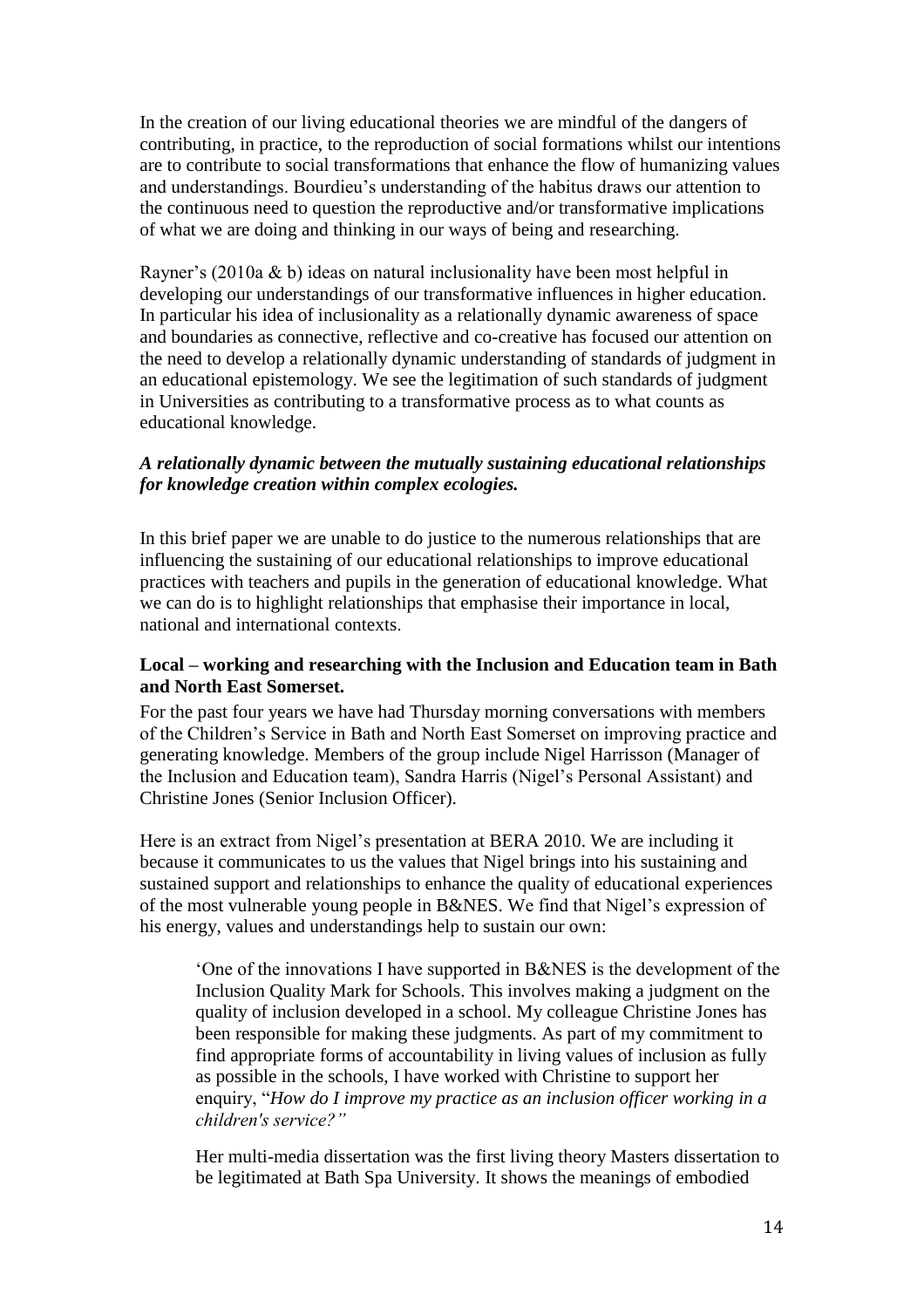expressions of the inclusional values I am seeking to enhance through my work as Head of Service for Education Inclusion.

Christine has developed the ability to form positive relationships quickly and demonstrates the living of her inclusive values. In order to show this, access the You Tube clips of Christine at

<http://www.youtube.com/watch?v=eEr6JpIchlQ> and see if you can see or feel the empathetic resonance of Christine's living values.



Secondly, I have been working with my PA, Sandra Harris, to develop her skills and confidence as a new PA. Sandra"s inimitable (authentic) ability to engage others through the life affirming energy connections she makes with everyone, including those unknown to her, is palpable, as can be experienced at:



<http://www.youtube.com/watch?v=fcuLblqaMcM>

As a PA, Sandra is my representative and we have worked at placing her in a position where she does just that. This, Sandra would accept, is something that is outside her current comfort zone (in my terms, she is moving into the zone of complexity, where learning takes place). In this video clip is of Sandra discussing her thoughts and feelings after "going solo" in attending a meeting as my representative. Sandra was encouraged to enter her "zone of complexity", knowing that she would be "held" by myself. In viewing the clip, look and feel for the excitement Sandra felt at having achieved. I am sure you will see and feel the life affirming energy (and an empathetic resonance with Sandra) and will recognise that, in my attempts to create a space for learning within the organisation, I can have an educational influence on others and support their learning.

This is the space and connections I hope to develop as the basis of the learning organisation."

For those who have searched for birthday cards with words that carry the meanings you want to communicate I think that you will experience the qualities that are helping to sustain our educational relationships in our local context.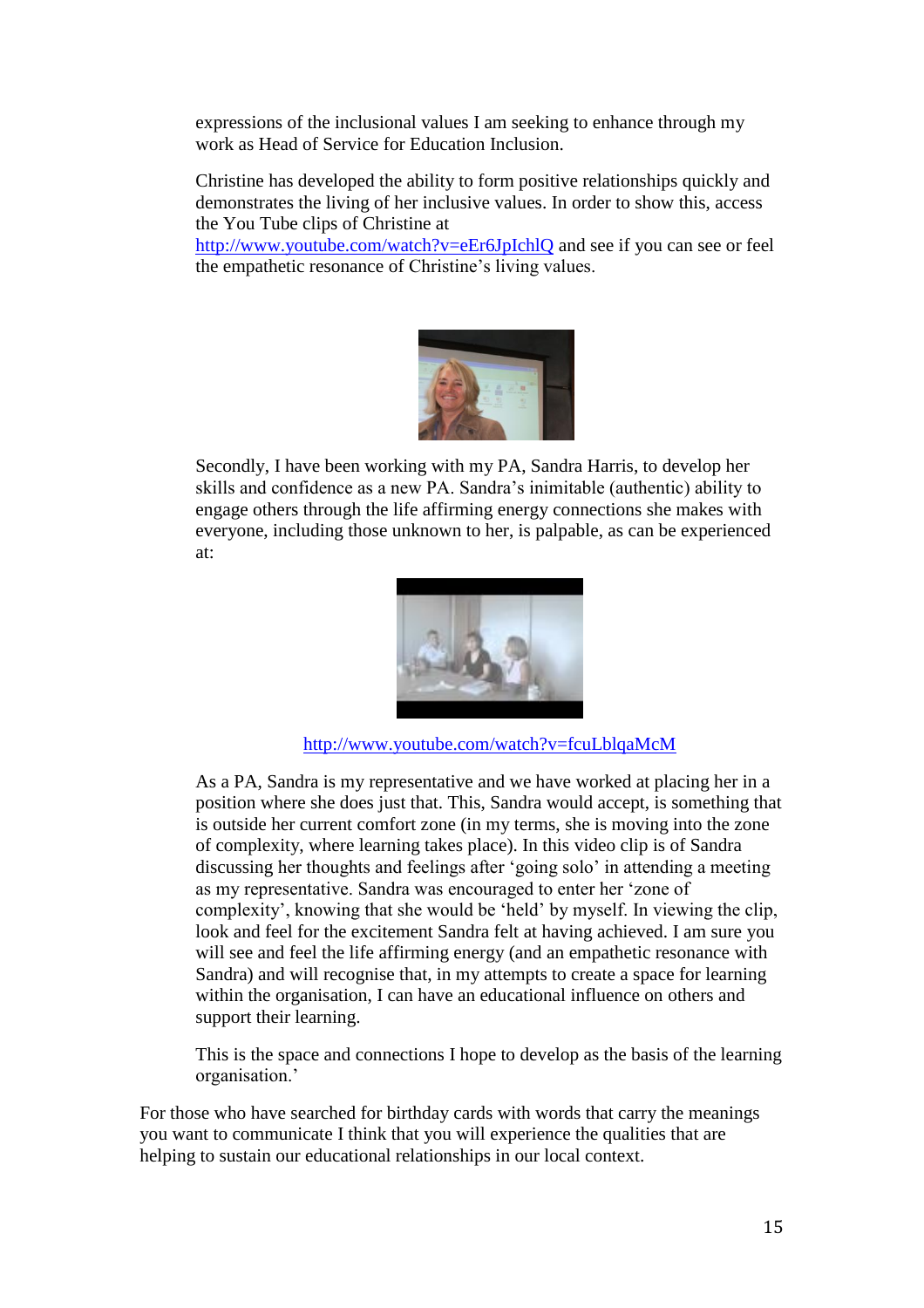"…the things I love most about you… the light in your eyes, the warmth of your smile, the love in your heart."

The educational relationship we are sustaining with Chris Jones (Senior Inclusion Officer in Bath and North East Somerset) serves as an example of how our knowledge-creating capacities can be developed. We and other members of the Improving Practice Conversation Café, supported Chris developing her talents and knowledge to research to improve her educational practice and contribute to an educational epistemology. The knowledge she created by creating and successfully submitting her dissertation (Jones, 2009) to be legitimated in the award of her Masters. Her multi-media living theory dissertation broke new ground for the awarding body and contributes to transforming the complex ecology within which she works.

Chris"s paper for BERA (Jones, 2010), "How Can I Improve My Practice as a Senior Inclusion Officer in contributing to the development of the Knowledge and Skills of Special Educational Needs Coordinators (SENCOs) through my involvement in the implementation of the National Award for Special Educational Needs Coordination", offers evidence of how sustaining educational relationships in living boundaries between university, local authority and schools, enhances and sustains educational relationships with teachers and pupils and contributes to the transformation of the complex ecologies formed by those worlds. We hope to spread the influence of Chris" ideas in national and international contexts as we sustain, deepen and extend our relationships.

#### **National – working and researching in the practitioner-researcher group of Liverpool Hope University's Centre for the Child and Family.**

We are both participants in the practitioner-researcher group of Liverpool Hope University"s Centre for the Child and Family, directed by Joan Walton (2010). In thinking of the local, national and international contexts that influence our relationships we are aware that these contexts are distinct but not discrete. For example, in whatever context we are working we are attracted by individuals who are seeking to live loving and productive lives. We find energizing the stories in which such individuals reveal and share the ontological values that give meaning and purpose to their lives. You can access Joan"s story of learning as she explores the implications of asking, researching and answering the question in her doctoral research programme: "Can I find a way of knowing that satisfies my search for meaning?' at<http://www.actionresearch.net/living/walton.shtml> . Here is the way she describes some of principles that are guiding the Centre for the Child and Family. These resonate with our own principles and are part of our sustaining relationships:

"Developing a centre as a participatory process in an academic environment which is rooted in more hierarchically structured forms of accountability is not straightforward. This became evident when university procedures required that the Centre progress through various stages of approval, which included setting up a steering group. In the initial meeting of the proposed steering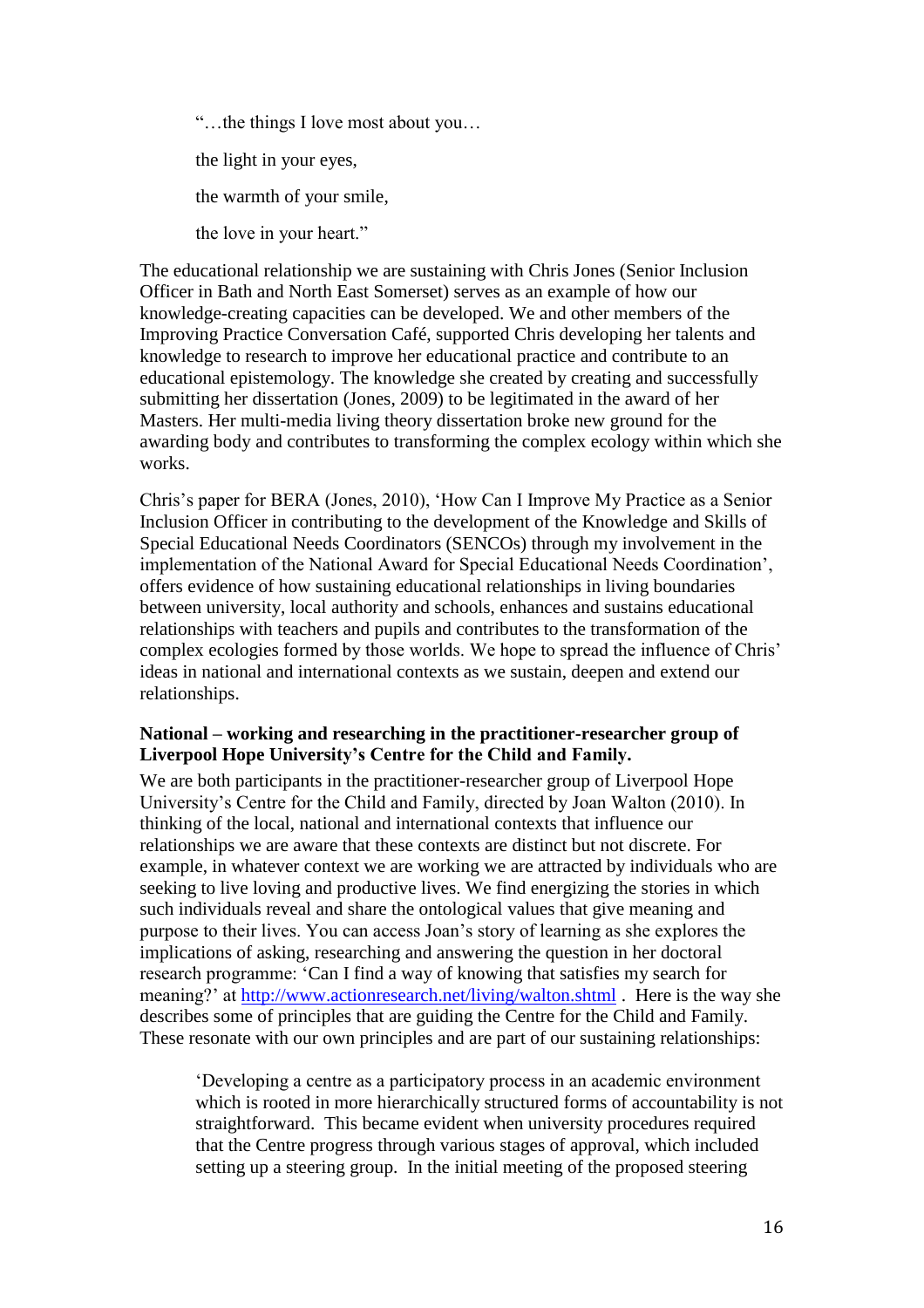group, there needed to be a decision made as to the role of the steering group itself. There was considerable tension between the view that it should play a more conventional role, in that it would sit "outside" of the centre, playing an advisory role in relation to its strategic direction and evaluating it with its own processes not needing to be evaluated; and my preferred option that members of the steering group should see themselves as an integral part of a participatory action research process. In the latter case, the steering group would be inclusive rather than exclusive to the Centre, and an evaluation of its role would be included in the research. An additional role of the steering group, then, would be to contribute, receive and respond to the research findings that would be produced as a result of the development of the centre being seen as a research enquiry in its own right.

After considerable and often challenging discussion, the second option was accepted and incorporated into the constitution. In living theory terms, having been influenced myself by a participatory worldview and a trust in collaborative learning, I believe that through the process of decision making that led to the constitution being written in this way, I was providing evidence of my influence on others." (Walton, 2010, p. 13)

As members of the practitioner-researcher group of the Centre for the Child and Family we see our local research programmes as contributing to the national influence of the Centre in enhancing the well-being and educational opportunities of young people and in the creation and sharing of educational knowledge. We are also committed to engaging in international contexts for the purpose of enhancing educational opportunities and generating educational knowledge.

#### **International – mutually influencing expressions of energy, values and understandings in the complex ecologies of international contexts.**

Jack sustains his educational relationships with the help of invitations that enable him to extend the space where he can share his energy, ideas and values with others in international contexts. He draws a sustaining energy from these opportunities. During 2010 he has given presentations in Croatia, the USA and South Africa. You can access a video of his keynote to a conference of the Action Research Unit of Nelson Mandela University at:

#### <http://www.actionresearch.net/writings/jack/jwkeynmmu200810opt.pdf>

In his keynote Jack is sharing his energy, values and understandings in an international space. This was made possible by an invitation from Prof. Lesley Wood, the Director of the Action Research Unit that attracted and funded Jack"s presence into this space. Whilst Jack is expressing his energy, values and understandings he is influenced by being in the presence of a gathering of committed educators in a programme of presentations that resonate with and enhance the flow of his motivational energy, values and understandings. You can access the programme, titles and abstracts of the presentations at

<http://www.actionresearch.net/writings/southafrica/NMMUARUprog1920aug10.pdf> .

There are some 14 Abstracts in the programme from the Self-Study for Transformatory Higher Education and Social Action Group of Durban University of Technology (DUT) convened by Prof. Joan Conolly. Invitations to Jack from Prof.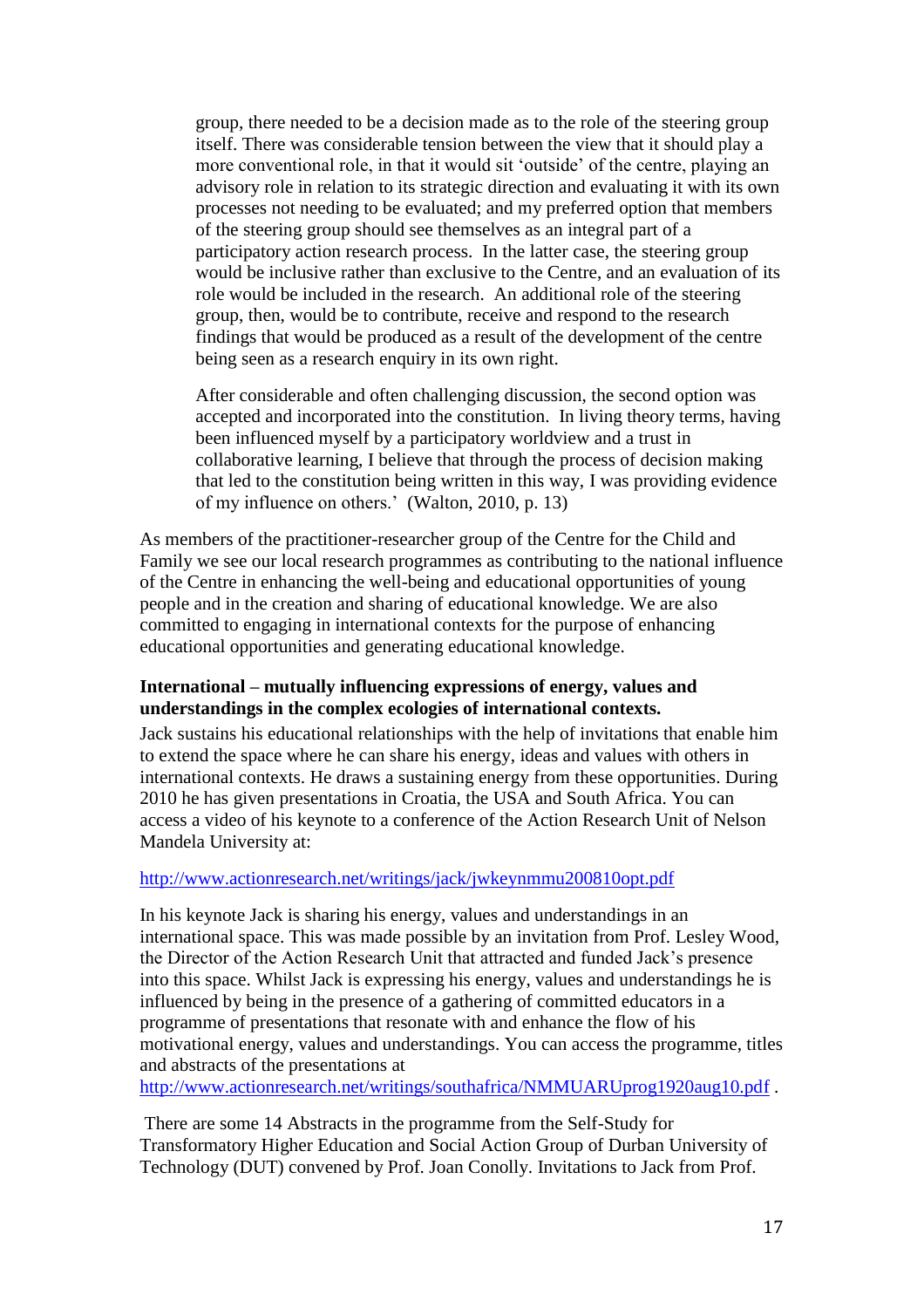Conolly to share ideas on action research and living theory to this group at DUT are also contributing to the sustaining flow of life-enhancing energy, values and understandings in his educational relationships.

Having explained the influence of the theories of others and the local, national and international contexts in sustaining our educational relationships, we shall conclude with what are perhaps two of the most important qualities in understanding how we are sustaining our educational relationships.

The first is establishing living boundaries that are sufficiently robust to protect educational relationships from hostile and pathological pressures. The second is "holding openness" to flows of life-affirming and life-enhancing energy.

#### **Robust Living Boundaries**

In understanding how we are sustaining our educational relationships it is important to recognise the importance of developing robust living boundaries that can protect flows of creative energy from being stifled by constraining pressures. These pressures can be experienced as structural constraints within the social organisation of the workplace. They can be political constraints in policies that carry the force of government legislation. We are thinking here of the kind of constraints described by the House of Lords Merits of Statutory Instrument's Committee

"Able, brilliant and skilled professionals do not thrive in an environment where much of their energies are absorbed by the need to comply with a raft of detailed requirements. …. the evidence that we have seen during this inquiry has highlighted the problems that are caused to schools when too little thought is given to the systematic need to rely so heavily on regulation, and too little effort is put into managing the overall impact of statutory instruments issued, and monitoring whether the myriad requirements being imposed on schools are being taken seriously and implemented on the ground. …. We recommend that DCSF should now look to shift its primary focus away from the regulation of processes through statutory instruments, towards establishing accountability for the delivery of key outcomes." (House of Lords, 2009, p.15)

We continue to find the idea of 'creative compliance' (MacDonald, 1987) useful in responding to constraining political influences. Jack"s 1993 publication on the Growth of Educational Knowledge (Whitehead, 1993) is an early example of creative compliance in the face of constraining pressures:

"Perhaps, in the present circumstances, defeated for the time being by force majeure, we need to construct a theory of educational resistance, perhaps a black economy of inadmissable enterprise and undeclared outcomes. We need to culture the arts of creative compliance, as subject peoples have learned to do. Certainly we need to repair the damage done by divide and rule strategies, to rebuild old alliances and forge new ones, to reconstruct the checks and balances of a severely disabled infrastructure. And just as certainly we must not concede to simplified definitions of the teaching/learning task or to forms of control that cannot take its complexity into account.'  $(p.5)$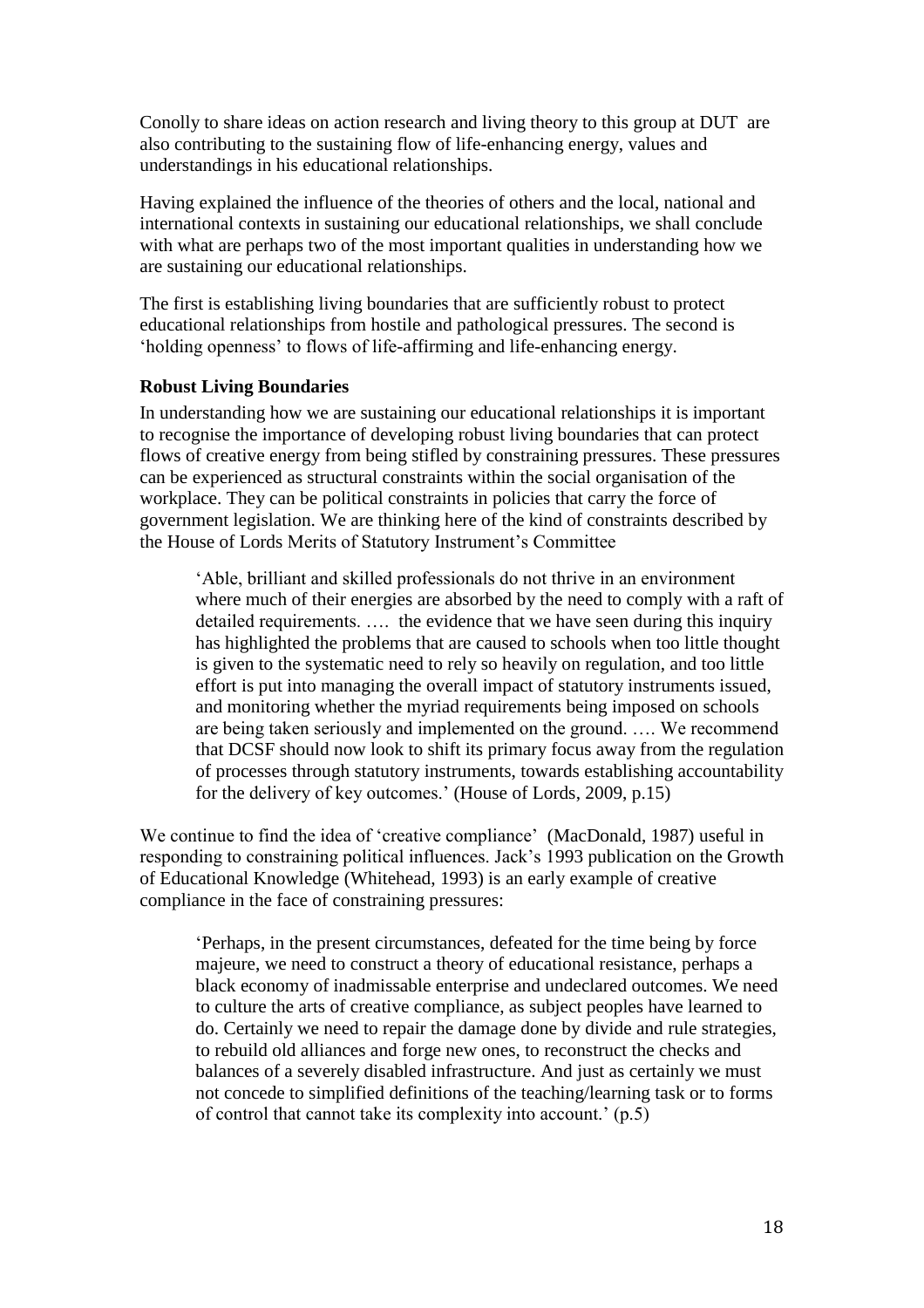The pressures can be experienced as psychological in the sense of a damaging influence in one"s sense of identity and challenge to one"s way of being. We have found Anna Freud"s analysis of some 13 defence mechanisms useful in strengthening our living boundaries with healthy rather than pathological responses. At the extreme end of pathological pressures we have identified those of a malignant narcissus and are grateful for the insights provided by Fromm (see

[http://en.wikipedia.org/wiki/Malignant\\_narcissism](http://en.wikipedia.org/wiki/Malignant_narcissism) ) that alert us to the qualities that our living boundaries may need to be robust enough to withstand.

In strengthening our living boundaries to resist pressures that can constrain our knowledge-creating capacities we are also seeking to sustain our openness to the flows of life-affirming energy that life itself permits.

## **Holding Openness**

We like the way Alan Rayner (2010a) represents 'holding openness' in his 2010 keynote to the  $8<sup>th</sup>$  World Congress of the Action Learning Action Research Association. We particularly like his understanding of 'holding openness' in terms of the *co-creative, fluid dynamic transformation of all through all in receptive spatial context.*



Figure 7. "Holding Openness" (Oil painting on canvas by Alan Rayner, 2005). *Light as a dynamic inclusion of darkness continually brings an endless diversity of flowform to Life.* 

"As William Wordsworth recognized almost 200 years ago, "in nature everything is distinct, yet nothing defined into absolute, independent singleness'. The discrete (completely definable) numerical units of conventional mathematics and assumed to exist by every objectivist science theory – including Darwin"s adversarial notion of "natural selection, or the preservation of favoured races in the struggle for life" – cannot and do not exist in the variably fluid cosmos we actually inhabit. Evolution cannot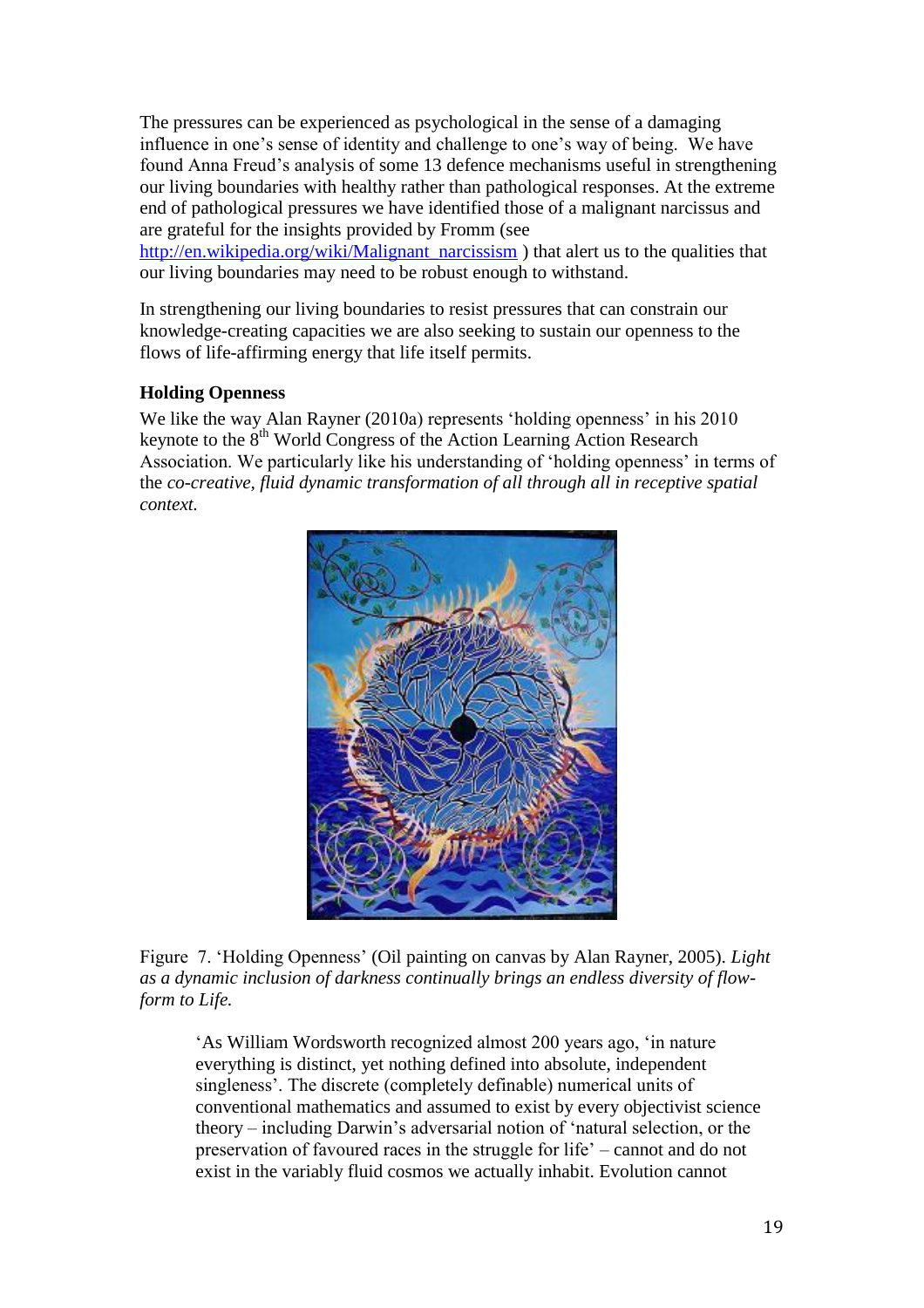proceed through the paradoxical imposition of external, selectively judgemental force upon singular subject-objects. Evolution can only proceed through natural inclusion – *the co-creative, fluid dynamic transformation of all through all in receptive spatial context*." (Rayner 2010, p. 24)

#### *Concluding reflections*

We have explained how we are sustaining educational relationships to improve educational practices with teachers and pupils in the generation of educational knowledge. This explanation included the use of an original constellation of methods of empathetic resonance, empathetic validity, visual narrative, action reflection cycles, validity and rigour.

However, our focus on methods was not sufficient to explain how we are sustaining educational relationships. To understand how we are sustaining relationships we needed to revealed and share meanings of energy-flowing and relationally dynamic understandings of explanatory principles for explaining educational influences in learning and for including in living standards of judgment for evaluating the validity of contributions to educational knowledge from living educational theories.

In sharing our understandings of our explanatory principles for sustaining relationships we needed to develop **inclusional** explanations of educational influences in learning as distinct from the propositional and dialectical explanations produced by most researchers in the disciplines of education. Our inclusional explanations engaged with some of the complex ecologies in which our practice is located.

We have also shown how multi-media narratives can clarify the influences of complex ecologies in the living boundaries that are constituted by energy-flowing ontological values of loving recognition, respectful connectedness and educational responsibility, with humour.

## *References*

Adler-Collins, J.P. (2008) Creating New Forms Of Living Educational Theories Through Collaborative Educational Research From Eastern And Western Contexts: A response to Jack Whitehead. *Research Intelligence* 104, 17-18. Retrieved 30 November 2009 from

**<http://www.actionresearch.net/writings/bera/16&18RI104.pdf>**

Bernstein, B (2000) Pedagogy, Symbolic Control and Identity: Theory, Research, Critique. Lanham, Boulder, New York, Oxford; Rowman & Littlefield Publishers, Inc.

Biesta, G. J. J. (2006) Beyond Learning; Democratic Education For A Human Future. Boulder; Paradigm Publishers.

Bourdieu, P. (1990) The Logic Of Practice. Stanford CA; Stanford University Press.

Dadds, M. (2008) Empathetic Validity in Practitioner-Research. *Educational Action Research*, 16(2), 279-290.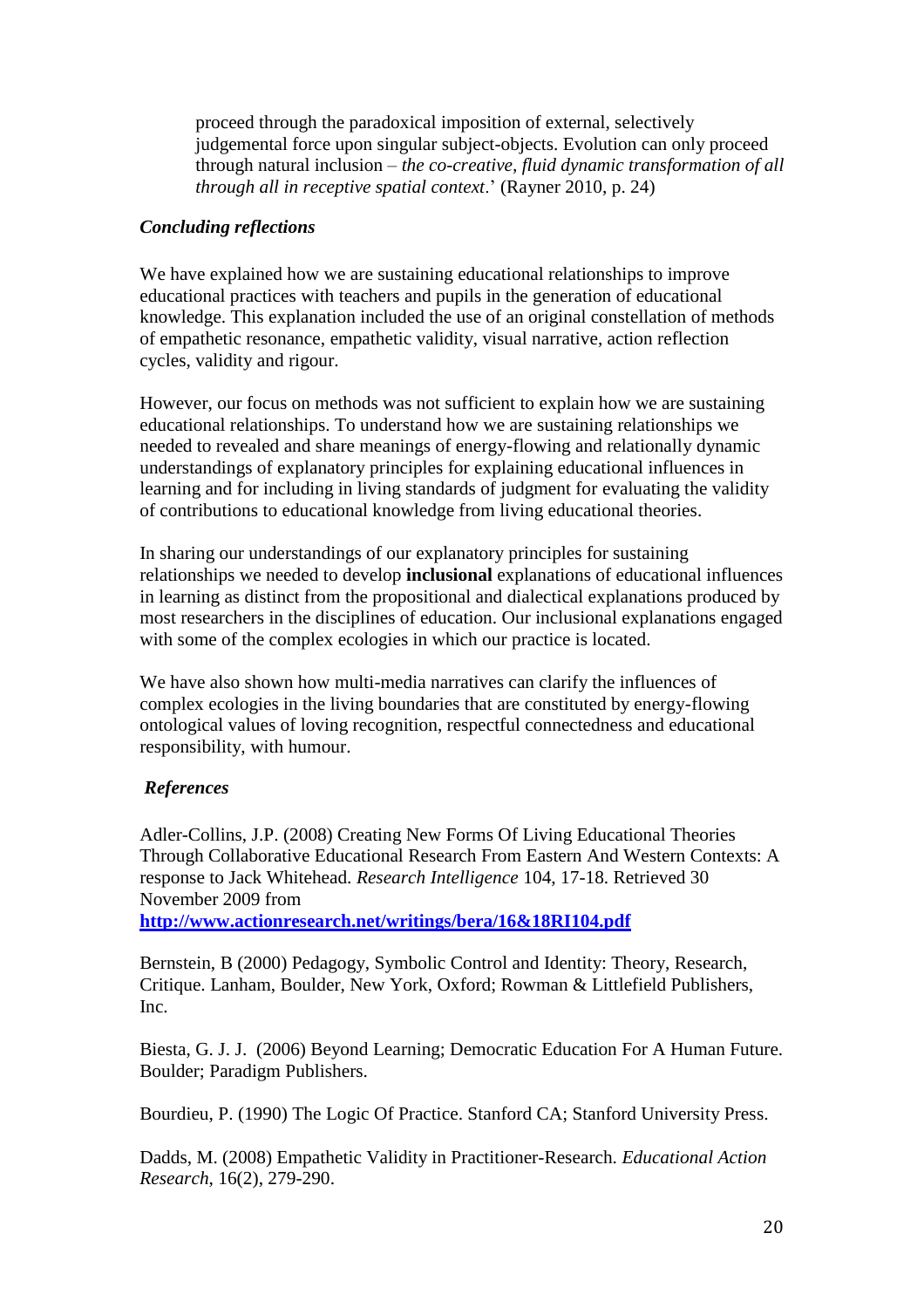Dadds, M. & Hart, S. (2001) Doing Practitioner Research Differently, London; RoutledgeFalmer.

Habermas, J. (2002) The Inclusion Of The Other: Studies In Political Theory. Oxford; Polity.

Habermas, J. (1987) The Theory Of Communicative Action Volume Two: The Critique of Functionalist Reason. Oxford; Polity.

Habermas, J. (1976) Communication And The Evolution Of Society. London: Heinemann.

House of Lords (2009) The cumulative impact of statutory instruments on schools: Report with evidence. The Stationery Office Limited: London. Retrieved 8 May 2009 from<http://www.guardian.co.uk/education/2009/mar/13/lords-report-dcsf> .

Huxtable, M. (2009) How do we contribute to an educational knowledge base? A response to Whitehead and a challenge to BERJ. *Research Intelligence*, 107, 25-26. Retrieved 11 January 2010 from <http://www.actionresearch.net/writings/huxtable/mh2009beraRI107.pdf>

Laidlaw, M. (1996) How Can I Create My Own Living Educational Theory As I Offer You An Account Of My Own Educational Development. Ph.D. Thesis, University of Bath.

Lee, C. D. & Rochon, R. (2009) 2010 AERA Annual Meeting Theme: Understanding Complex Ecologies in a Changing World. Retrieved 12 Jan 2009 from **<http://www.aera.net/Default.aspx?id=7588>**

MacDonald, B. (1987) The State of Education Today, Record of the First C.A.R.E. Conference. Norwich; University of East Anglia.

Rayner, A. (2010a) 'Sustainability of the Fitting: 'Natural Inclusion and Educational Enrichment' / Keynote presentation at the ALARA World Congress on 6th September 2010 in Melbourne. Retrieved 30 August 2010 from<http://actionresearch.net/writings/rayner/alanrayneralarakeynote0810opt.pdf>

Rayner, A. (2010b) 'Sustainability of the Fitting: 'Natural Inclusion and Educational Enrichment' Powerpoint to support a keynote presentation at the ALARA World Congress on September 2010 (2.4Mb file). Retrieved 30 August 2010 from <http://actionresearch.net/writings/rayner/alanrayneralarakey280810.ppt>

Sardello, R. (2008) Silence: The Mystery of Wholeness. Berkeley; Goldenstone Press.

Walton, J. (2010) The Role of the Centre for the Child and Family in contributing to the development of the "New Professional" in Initial Teacher Education. Paper presented at the 2010 Annual Conference of the British Educational Research Association at the University of Warwick, September 2010.

Whitehead, J. (1989) Creating A Living Educational Theory From Questions Of The Kind, "How Do I Improve My Practice?' Cambridge Journal of Education, Vol. 19, No.1, pp. 41-52.